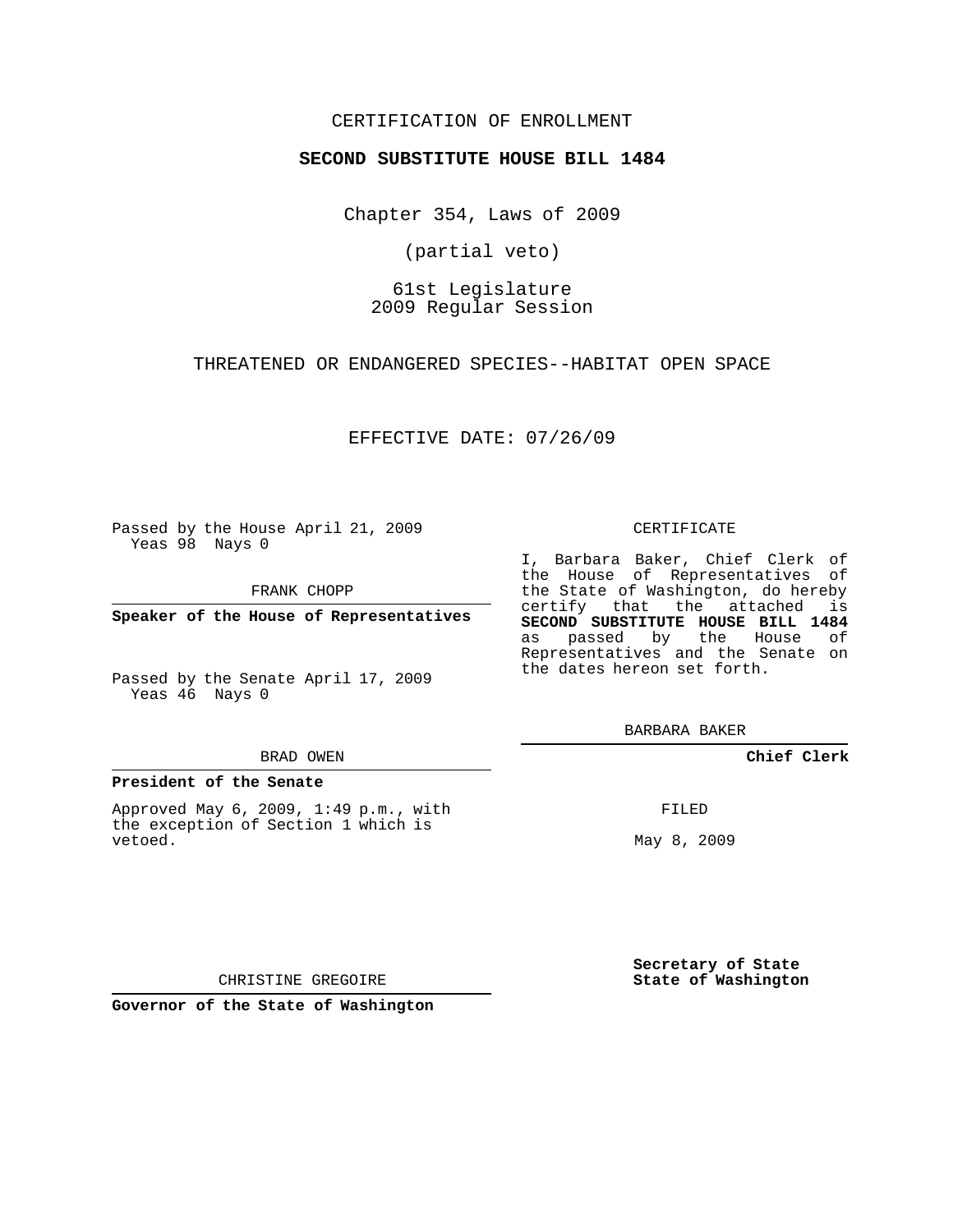# **SECOND SUBSTITUTE HOUSE BILL 1484** \_\_\_\_\_\_\_\_\_\_\_\_\_\_\_\_\_\_\_\_\_\_\_\_\_\_\_\_\_\_\_\_\_\_\_\_\_\_\_\_\_\_\_\_\_

\_\_\_\_\_\_\_\_\_\_\_\_\_\_\_\_\_\_\_\_\_\_\_\_\_\_\_\_\_\_\_\_\_\_\_\_\_\_\_\_\_\_\_\_\_

AS AMENDED BY THE SENATE

Passed Legislature - 2009 Regular Session

## **State of Washington 61st Legislature 2009 Regular Session**

**By** House Capital Budget (originally sponsored by Representatives Van De Wege, Orcutt, Hurst, McCoy, and Blake)

READ FIRST TIME 03/03/09.

 AN ACT Relating to habitat open space; amending RCW 76.09.040, 84.33.140, 84.34.108, 84.33.145, 76.09.020, 79.22.060, 79.64.110, and 43.30.385; creating new sections; and providing an expiration date.

BE IT ENACTED BY THE LEGISLATURE OF THE STATE OF WASHINGTON:

 *\*Sec. 1. RCW 76.09.040 and 2000 c 11 s 3 are each amended to read as follows:*

 *(1) Where necessary to accomplish the purposes and policies stated in RCW 76.09.010, and to implement the provisions of this chapter, the board shall adopt forest practices rules pursuant to chapter 34.05 RCW and in accordance with the procedures enumerated in this section that:*

*(a) Establish minimum standards for forest practices;*

 *(b) Provide procedures for the voluntary development of resource management plans which may be adopted as an alternative to the minimum standards in (a) of this subsection if the plan is consistent with the purposes and policies stated in RCW 76.09.010 and the plan meets or exceeds the objectives of the minimum standards;*

*(c) Set forth necessary administrative provisions;*

 *(d) Establish procedures for the collection and administration of forest practice fees as set forth by this chapter; and*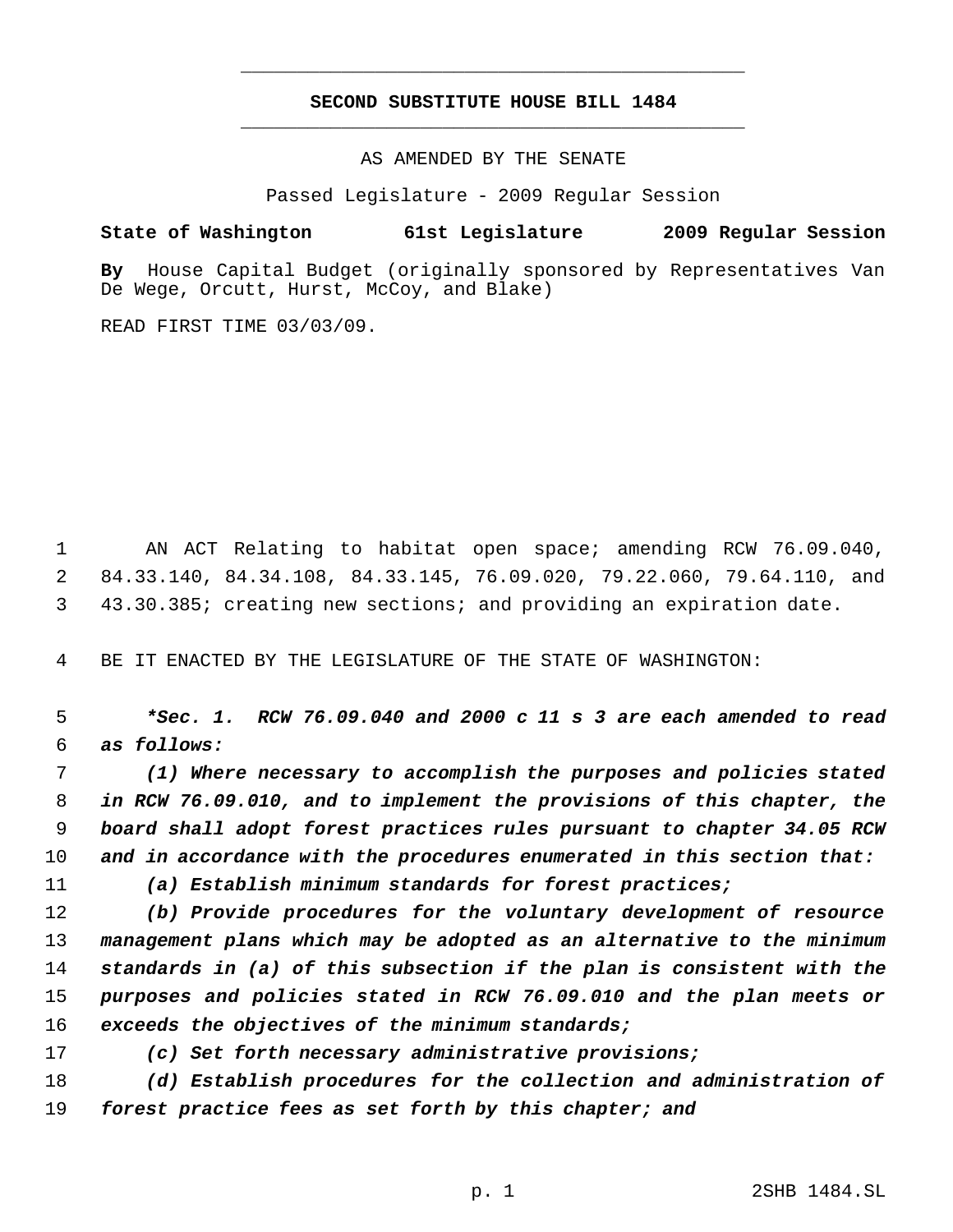*(e) Allow for the development of watershed analyses.*

 *Forest practices rules pertaining to water quality protection shall be adopted by the board after reaching agreement with the director of the department of ecology or the director's designee on the board with respect thereto. All other forest practices rules shall be adopted by the board.*

 *Forest practices rules shall be administered and enforced by either the department or the local governmental entity as provided in this chapter. Such rules shall be adopted and administered so as to give consideration to all purposes and policies set forth in RCW 76.09.010.*

 *(2) The board shall prepare proposed forest practices rules. In addition to any forest practices rules relating to water quality protection proposed by the board, the department of ecology may submit to the board proposed forest practices rules relating to water quality protection.*

 *Prior to initiating the rule-making process, the proposed rules shall be submitted for review and comments to the department of fish and wildlife and to the counties of the state. After receipt of the proposed forest practices rules, the department of fish and wildlife and the counties of the state shall have thirty days in which to review and submit comments to the board, and to the department of ecology with respect to its proposed rules relating to water quality protection. After the expiration of such thirty day period the board and the department of ecology shall jointly hold one or more hearings on the proposed rules pursuant to chapter 34.05 RCW. At such hearing(s) any county may propose specific forest practices rules relating to problems existing within such county. The board may adopt and the department of ecology may approve such proposals if they find the proposals are consistent with the purposes and policies of this chapter.*

 *(3) The board shall establish by rule a program for the acquisition of riparian open space ((program that includes acquisition of a fee interest in, or at the landowner's option, a conservation easement on)) and critical habitat for threatened or endangered species as designated by the board. Acquisition must be a conservation easement. Lands eligible for acquisition are forest lands within unconfined ((avulsing)) channel migration zones or forest lands containing critical habitat for threatened or endangered species as designated by the board. Once acquired, these lands may be held and managed by the*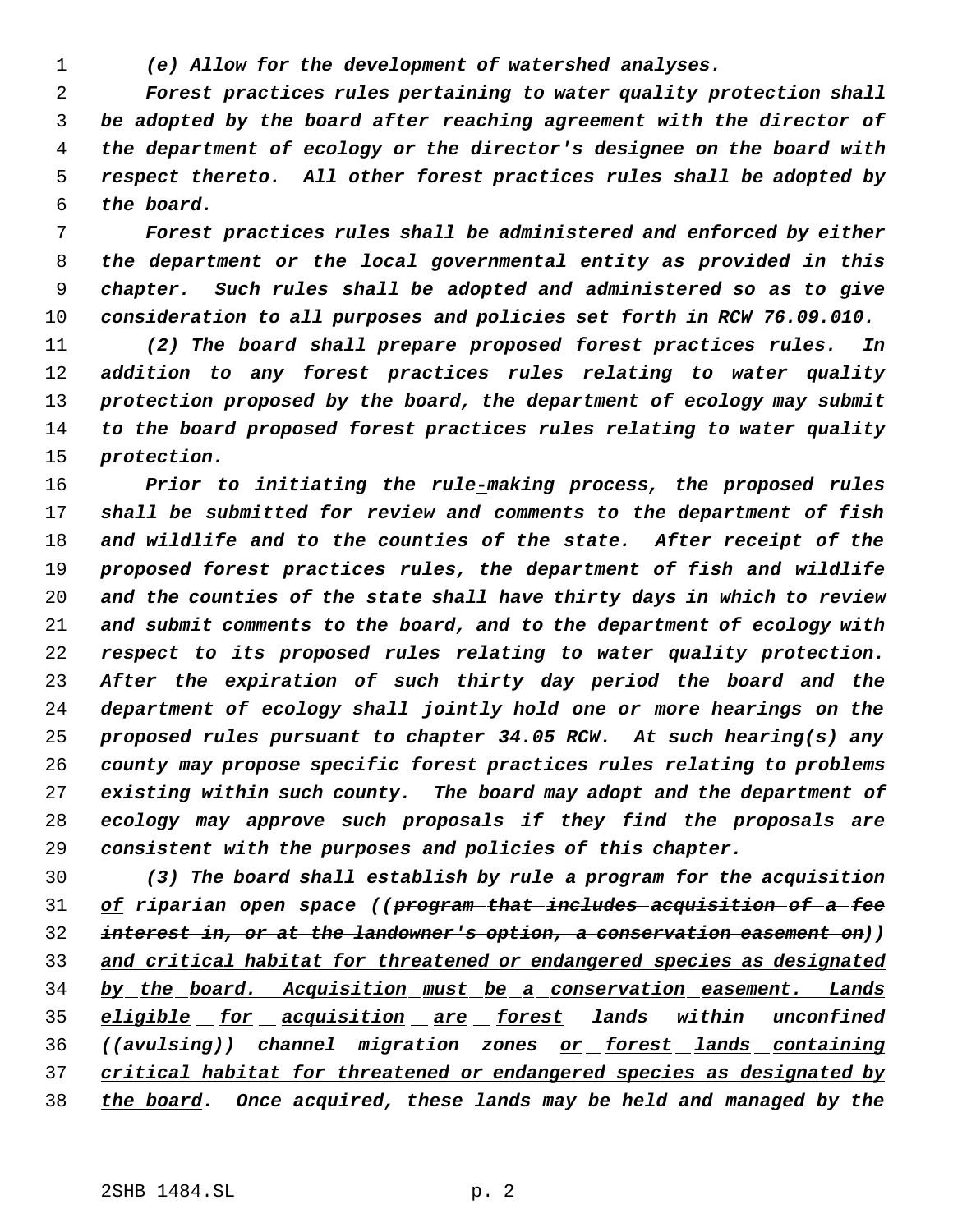*department, transferred to another state agency, transferred to an appropriate local government agency, or transferred to a private nonprofit nature conservancy corporation, as defined in RCW 64.04.130, in fee or transfer of management obligation. The board shall adopt rules governing the acquisition by the state or donation to the state of such interest in lands including the right of refusal if the lands are subject to unacceptable liabilities. The rules shall include definitions of qualifying lands, priorities for acquisition, and provide for the opportunity to transfer such lands with limited warranties and with a description of boundaries that does not require full surveys where the cost of securing the surveys would be unreasonable in relation to the value of the lands conveyed. The rules shall provide for the management of the lands for ecological protection or fisheries enhancement. ((Because there are few, if any, comparable sales of forest land within unconfined avulsing channel migration zones, separate from the other lands or assets, these lands are likely to be extraordinarily difficult to appraise and the cost of a conventional appraisal often would be unreasonable in relation to the value of the land involved. Therefore, for the purposes of voluntary sales under this section, the legislature declares that these lands are presumed to have a value equal to: (a) The acreage in the sale multiplied by the average value of commercial forest land in the region under the land value tables used for property tax purposes under RCW 84.33.120; plus (b) the cruised volume of any timber located within the channel migration multiplied by the appropriate quality code stumpage value for timber of the same species shown on the appropriate table used for timber harvest excise tax purposes under RCW 84.33.091. For purposes of this section, there shall be an eastside region and a westside region as defined in the forests and fish report as defined in RCW 76.09.020.)) For the purposes of conservation easements entered into under this section, the following apply: (a) For conveyances of a conservation easement in which the landowner conveys an interest in the trees only, the compensation must include the timber value component, as determined by the cruised volume of any timber located within the channel migration zone or critical habitat for threatened or endangered species as designated by the board, multiplied by the appropriate quality code stumpage value for timber of the same species shown on the appropriate table used for timber harvest excise tax*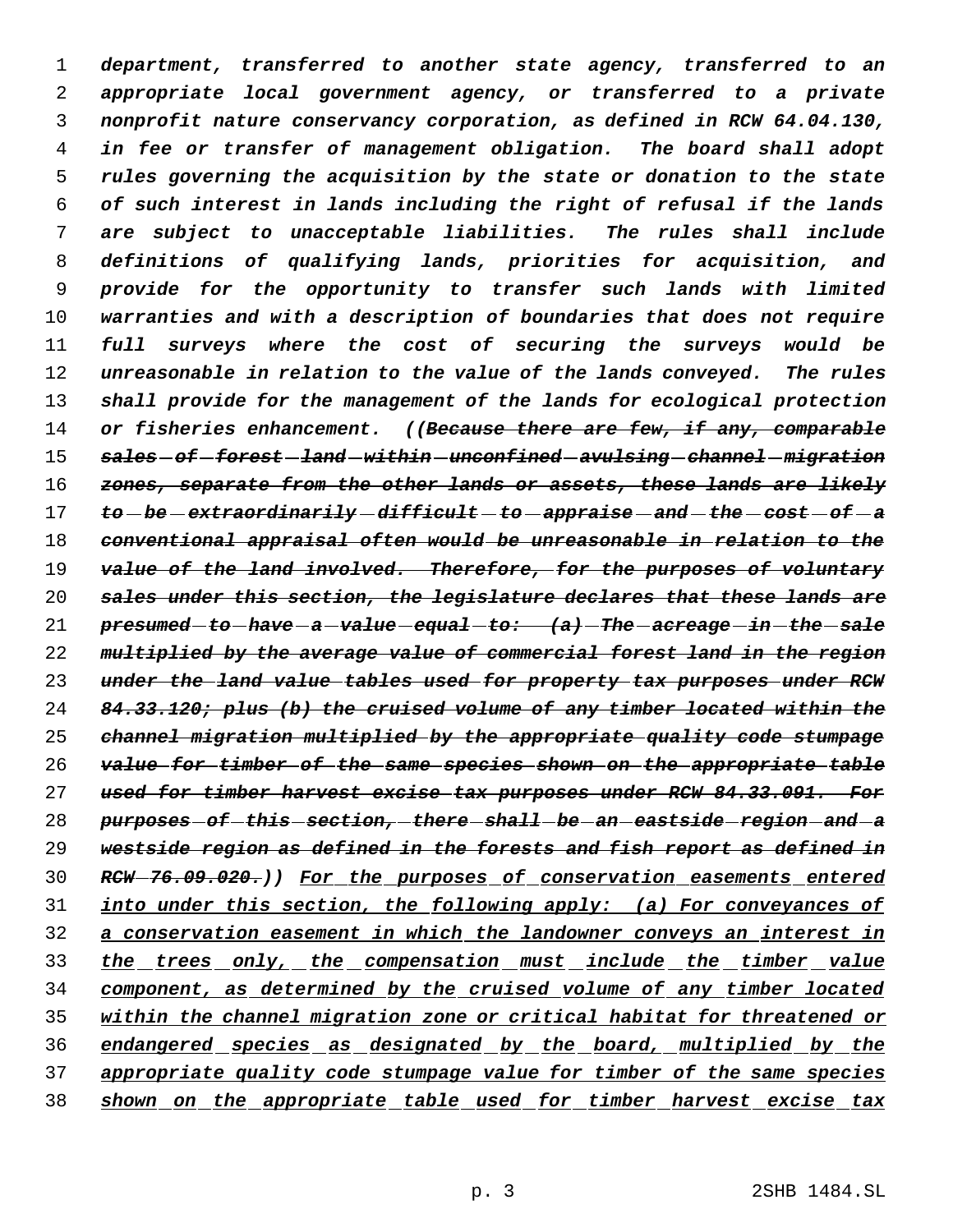*purposes under RCW 84.33.091; (b) for conveyances of a conservation easement in which the landowner conveys interests in both land and trees, the compensation must include the timber value component in (a) of this subsection plus such portion of the land value component as determined just and equitable by the department. The land value component must be the acreage of qualifying channel migration zone or critical habitat for threatened or endangered species as determined by the board, to be conveyed, multiplied by the average per acre value of all commercial forest land in western Washington or the average for eastern Washington, whichever average is applicable to the qualifying lands. The department must determine the western and eastern Washington averages based on the land value tables established by RCW 84.33.140 and revised annually by the department of revenue.*

 *(4) Subject to appropriations sufficient to cover the cost of such an acquisition program and the related costs of administering the program, the department ((is directed to purchase a fee interest or, at the owner's option,)) must establish a conservation easement in land that an owner tenders for purchase; provided that such lands have been taxed as forest lands and are located within an unconfined ((avulsing)) channel migration zone or contain critical habitat for threatened or endangered species as designated by the board. Lands acquired under this section shall become riparian or habitat open space. These acquisitions shall not be deemed to trigger the compensating tax of chapters 84.33 and 84.34 RCW.*

 *(5) Instead of offering to sell interests in qualifying lands, owners may elect to donate the interests to the state.*

 *(6) Any acquired interest in qualifying lands by the state under this section shall be managed as riparian open space or critical habitat.*

*\*Sec. 1 was vetoed. See message at end of chapter.*

 **Sec. 2.** RCW 84.33.140 and 2007 c 54 s 24 are each amended to read as follows:

 (1) When land has been designated as forest land under RCW 84.33.130, a notation of the designation shall be made each year upon the assessment and tax rolls. A copy of the notice of approval together with the legal description or assessor's parcel numbers for the land shall, at the expense of the applicant, be filed by the assessor in the same manner as deeds are recorded.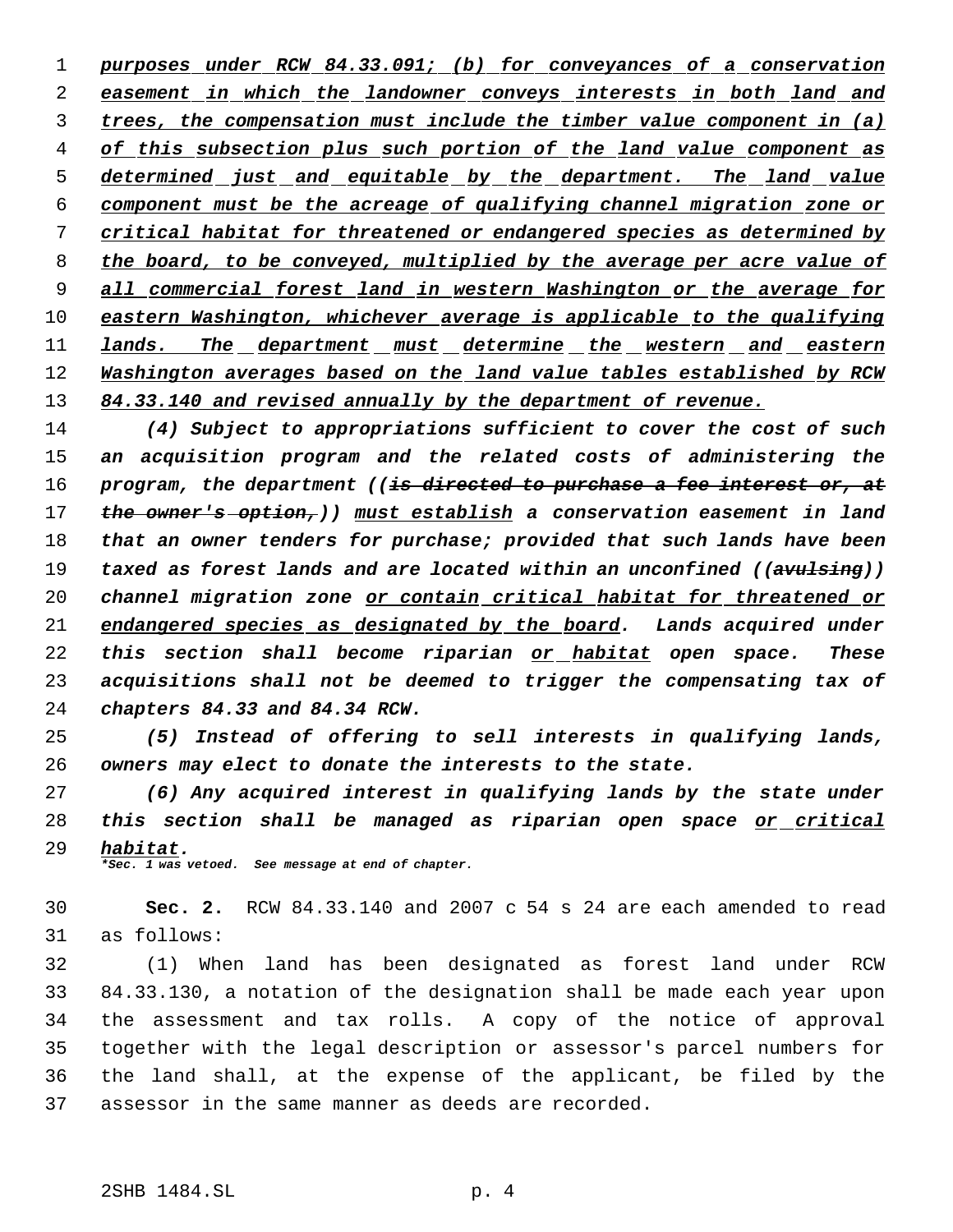(2) In preparing the assessment roll as of January 1, 2002, for taxes payable in 2003 and each January 1st thereafter, the assessor shall list each parcel of designated forest land at a value with respect to the grade and class provided in this subsection and adjusted as provided in subsection (3) of this section. The assessor shall compute the assessed value of the land using the same assessment ratio applied generally in computing the assessed value of other property in the county. Values for the several grades of bare forest land shall be as follows:

| $10$   | <b>LAND</b>             | <b>OPERABILITY</b> | <b>VALUES</b> |
|--------|-------------------------|--------------------|---------------|
| $11\,$ | <b>GRADE</b>            | <b>CLASS</b>       | PER ACRE      |
| $12\,$ |                         | $\,1$              | \$234         |
| $13$   | $\,1\,$                 | $\sqrt{2}$         | 229           |
| $14\,$ |                         | $\overline{3}$     | $217\,$       |
| $15\,$ |                         | $\overline{4}$     | 157           |
| 16     |                         | $\,1$              | 198           |
| $17\,$ | $\overline{c}$          | $\sqrt{2}$         | 190           |
| $18\,$ |                         | $\mathfrak{Z}$     | 183           |
| 19     |                         | $\overline{4}$     | 132           |
| $20$   |                         | $\,1$              | 154           |
| 21     | $\overline{\mathbf{3}}$ | $\overline{2}$     | 149           |
| 22     |                         | $\overline{3}$     | 148           |
| 23     |                         | $\overline{4}$     | 113           |
| 24     |                         | $\,1$              | 117           |
| 25     | $\overline{4}$          | $\sqrt{2}$         | 114           |
| 26     |                         | $\overline{3}$     | 113           |
| 27     |                         | $\overline{4}$     | 86            |
| 28     |                         | $\,1$              | 85            |
| 29     | 5                       | $\sqrt{2}$         | $78\,$        |
| 30     |                         | $\overline{3}$     | $77\,$        |
| $31\,$ |                         | $\overline{4}$     | $52\,$        |
| 32     |                         | $\,1$              | 43            |
| 33     | $\sqrt{6}$              | $\boldsymbol{2}$   | 39            |
| 34     |                         | $\overline{3}$     | 39            |
| 35     |                         | $\overline{4}$     | 37            |
| 36     |                         | $\,1\,$            | 21            |
|        |                         |                    |               |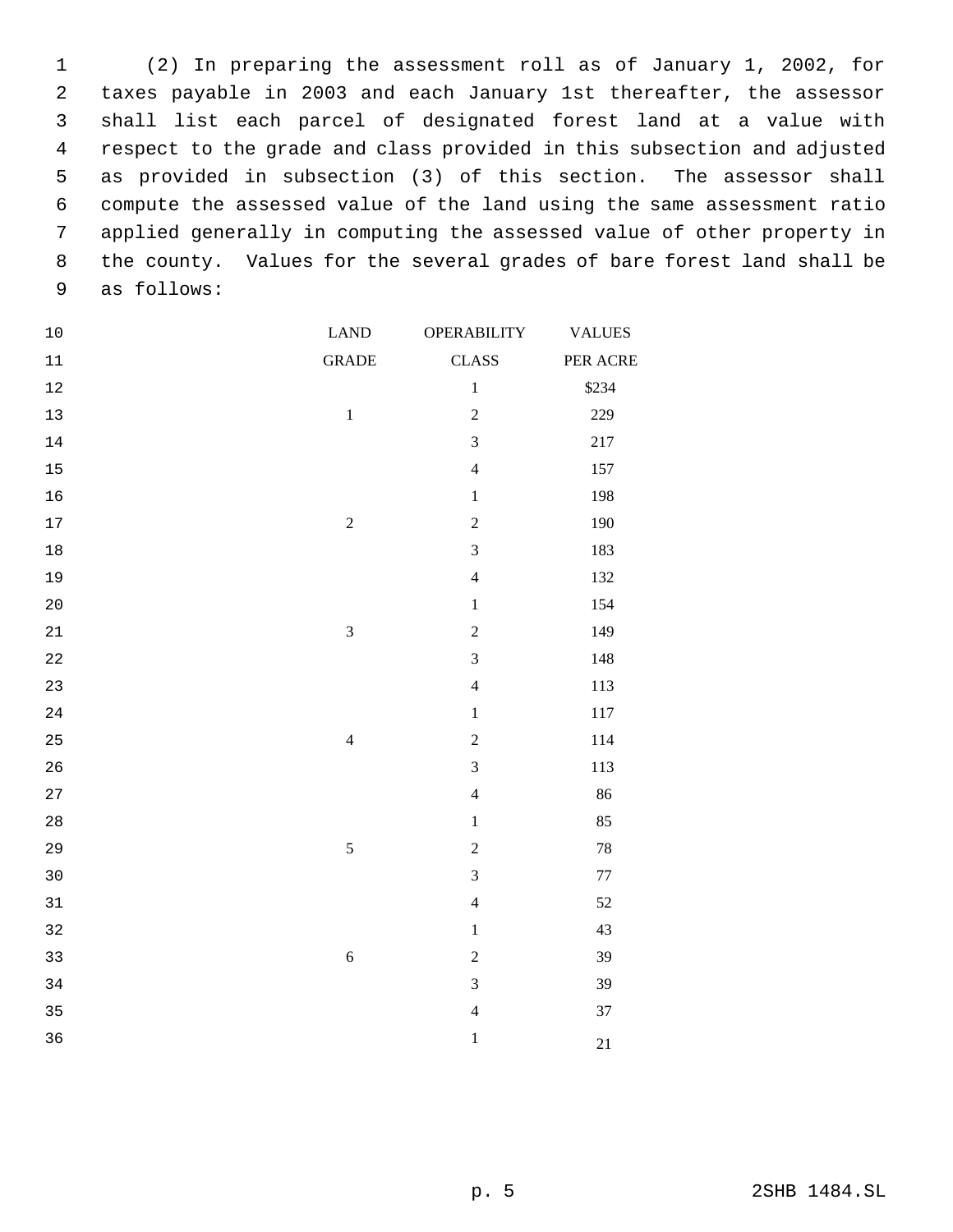| $\overline{1}$          |              | $7$ 2          | 21             |
|-------------------------|--------------|----------------|----------------|
| $\overline{2}$          |              | 3 <sup>1</sup> | 20             |
| $\overline{\mathbf{3}}$ |              | $\overline{4}$ | 20             |
| $\overline{4}$          | $\mathbf{R}$ |                | $\overline{1}$ |

 (3) On or before December 31, 2001, the department shall adjust by rule under chapter 34.05 RCW, the forest land values contained in subsection (2) of this section in accordance with this subsection, and shall certify the adjusted values to the assessor who will use these values in preparing the assessment roll as of January 1, 2002. For the adjustment to be made on or before December 31, 2001, for use in the 2002 assessment year, the department shall:

 (a) Divide the aggregate value of all timber harvested within the state between July 1, 1996, and June 30, 2001, by the aggregate harvest volume for the same period, as determined from the harvester excise tax returns filed with the department under RCW 84.33.074; and

 (b) Divide the aggregate value of all timber harvested within the state between July 1, 1995, and June 30, 2000, by the aggregate harvest volume for the same period, as determined from the harvester excise tax returns filed with the department under RCW 84.33.074; and

 (c) Adjust the forest land values contained in subsection (2) of this section by a percentage equal to one-half of the percentage change in the average values of harvested timber reflected by comparing the resultant values calculated under (a) and (b) of this subsection.

 (4) For the adjustments to be made on or before December 31, 2002, and each succeeding year thereafter, the same procedure described in subsection (3) of this section shall be followed using harvester excise tax returns filed under RCW 84.33.074. However, this adjustment shall be made to the prior year's adjusted value, and the five-year periods for calculating average harvested timber values shall be successively one year more recent.

 (5) Land graded, assessed, and valued as forest land shall continue to be so graded, assessed, and valued until removal of designation by the assessor upon the occurrence of any of the following:

 (a) Receipt of notice from the owner to remove the designation; (b) Sale or transfer to an ownership making the land exempt from ad valorem taxation;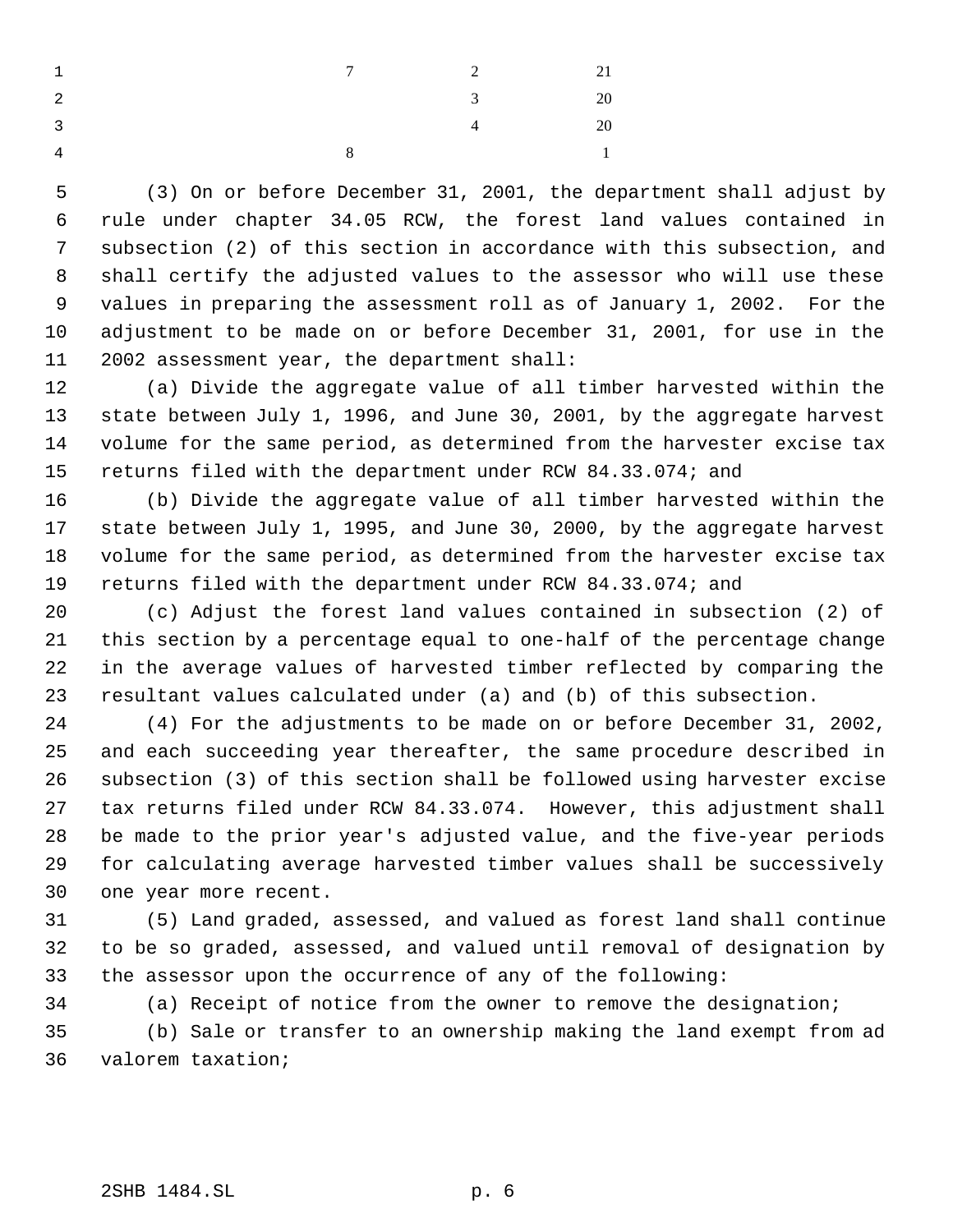(c) Sale or transfer of all or a portion of the land to a new owner, unless the new owner has signed a notice of forest land designation continuance, except transfer to an owner who is an heir or devisee of a deceased owner, shall not, by itself, result in removal of designation. The signed notice of continuance shall be attached to the real estate excise tax affidavit provided for in RCW 82.45.150. The notice of continuance shall be on a form prepared by the department. If the notice of continuance is not signed by the new owner and attached to the real estate excise tax affidavit, all compensating taxes calculated under subsection (11) of this section shall become due and payable by the seller or transferor at time of sale. The auditor shall not accept an instrument of conveyance regarding designated forest land for filing or recording unless the new owner has signed the notice of continuance or the compensating tax has been paid, as evidenced by the real estate excise tax stamp affixed thereto by the treasurer. The seller, transferor, or new owner may appeal the new assessed valuation calculated under subsection (11) of this section to the county board of equalization in accordance with the provisions of RCW 84.40.038. Jurisdiction is hereby conferred on the county board of 20 equalization to hear these appeals;

 (d) Determination by the assessor, after giving the owner written notice and an opportunity to be heard, that:

 (i) The land is no longer primarily devoted to and used for growing and harvesting timber. However, land shall not be removed from designation if a governmental agency, organization, or other recipient identified in subsection (13) or (14) of this section as exempt from the payment of compensating tax has manifested its intent in writing or by other official action to acquire a property interest in the designated forest land by means of a transaction that qualifies for an exemption under subsection (13) or (14) of this section. The governmental agency, organization, or recipient shall annually provide the assessor of the county in which the land is located reasonable evidence in writing of the intent to acquire the designated land as long as the intent continues or within sixty days of a request by the assessor. The assessor may not request this evidence more than once in a calendar year;

 (ii) The owner has failed to comply with a final administrative or judicial order with respect to a violation of the restocking, forest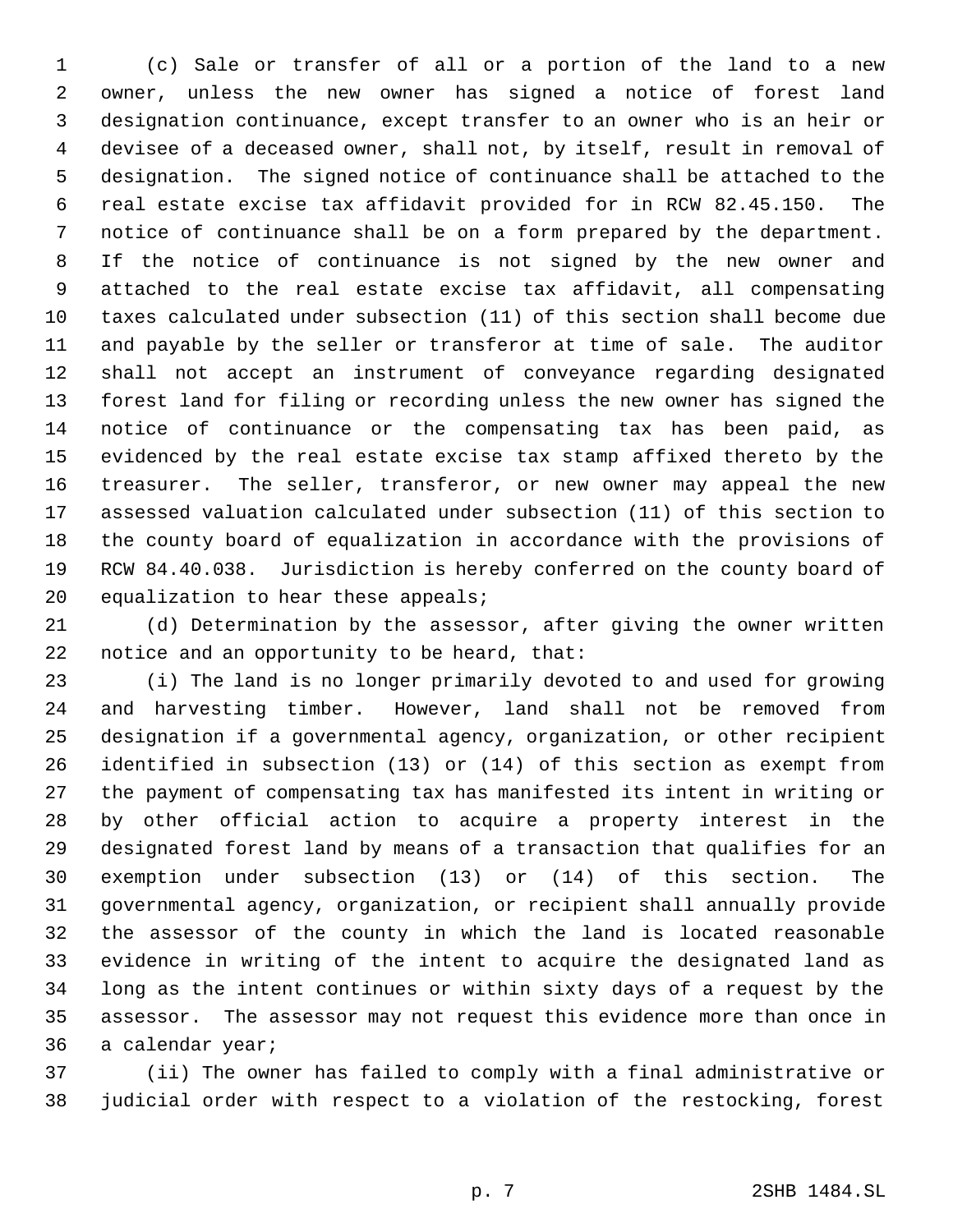management, fire protection, insect and disease control, and forest debris provisions of Title 76 RCW or any applicable rules under Title 76 RCW; or

 (iii) Restocking has not occurred to the extent or within the time specified in the application for designation of such land.

 (6) Land shall not be removed from designation if there is a governmental restriction that prohibits, in whole or in part, the owner from harvesting timber from the owner's designated forest land. If only a portion of the parcel is impacted by governmental restrictions of this nature, the restrictions cannot be used as a basis to remove the remainder of the forest land from designation under this chapter. For the purposes of this section, "governmental restrictions" includes: (a) Any law, regulation, rule, ordinance, program, or other action adopted or taken by a federal, state, county, city, or other governmental entity; or (b) the land's zoning or its presence within an urban growth area designated under RCW 36.70A.110.

 (7) The assessor shall have the option of requiring an owner of forest land to file a timber management plan with the assessor upon the occurrence of one of the following:

(a) An application for designation as forest land is submitted; or

 (b) Designated forest land is sold or transferred and a notice of continuance, described in subsection (5)(c) of this section, is signed.

 (8) If land is removed from designation because of any of the circumstances listed in subsection (5)(a) through (c) of this section, the removal shall apply only to the land affected. If land is removed from designation because of subsection (5)(d) of this section, the removal shall apply only to the actual area of land that is no longer primarily devoted to the growing and harvesting of timber, without regard to any other land that may have been included in the application and approved for designation, as long as the remaining designated forest land meets the definition of forest land contained in RCW 84.33.035.

 (9) Within thirty days after the removal of designation as forest land, the assessor shall notify the owner in writing, setting forth the reasons for the removal. The seller, transferor, or owner may appeal the removal to the county board of equalization in accordance with the provisions of RCW 84.40.038.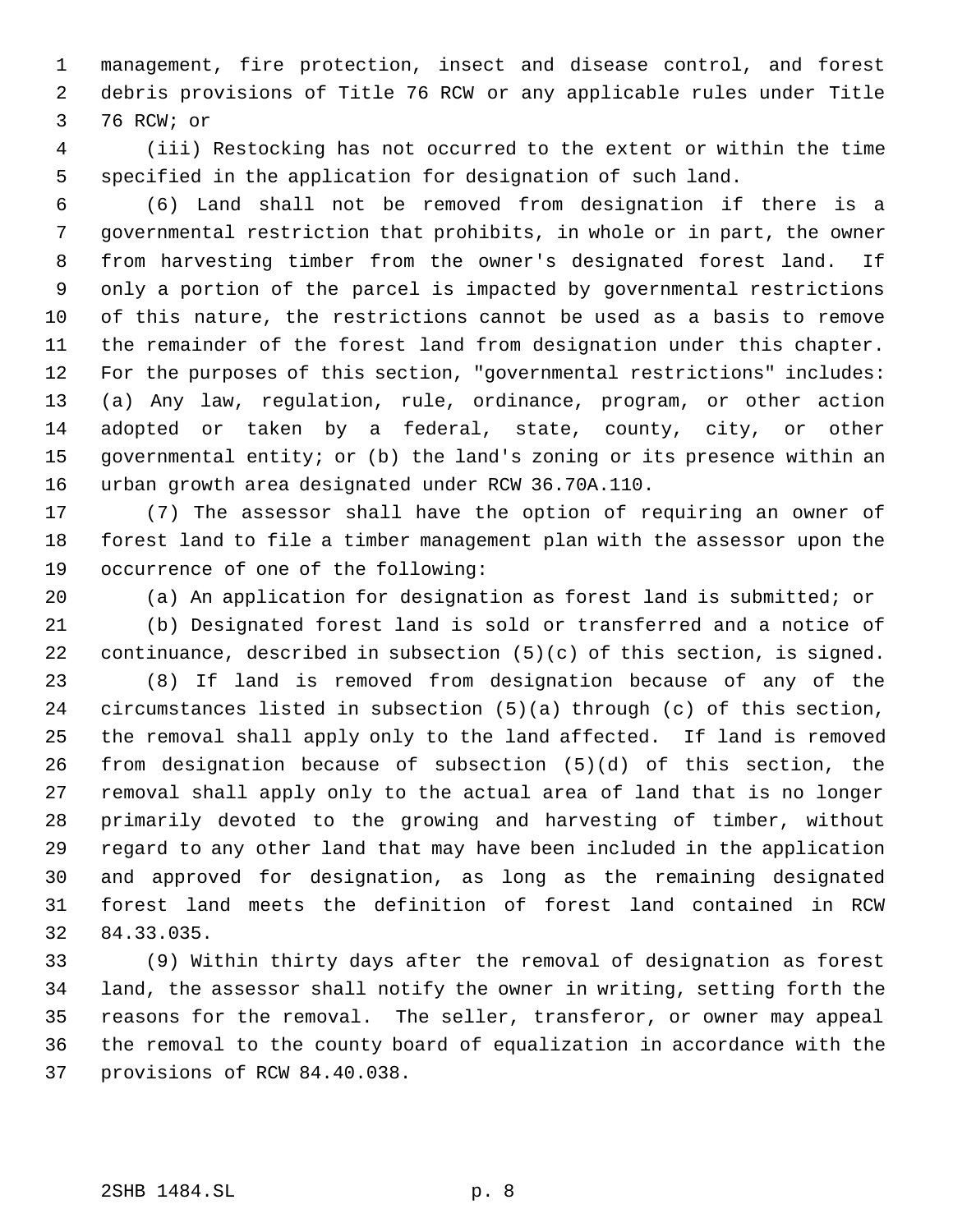(10) Unless the removal is reversed on appeal a copy of the notice of removal with a notation of the action, if any, upon appeal, together with the legal description or assessor's parcel numbers for the land removed from designation shall, at the expense of the applicant, be filed by the assessor in the same manner as deeds are recorded and a notation of removal from designation shall immediately be made upon the assessment and tax rolls. The assessor shall revalue the land to be removed with reference to its true and fair value as of January 1st of the year of removal from designation. Both the assessed value before and after the removal of designation shall be listed. Taxes based on the value of the land as forest land shall be assessed and payable up until the date of removal and taxes based on the true and fair value of the land shall be assessed and payable from the date of removal from designation.

 (11) Except as provided in subsection (5)(c), (13), or (14) of this section, a compensating tax shall be imposed on land removed from designation as forest land. The compensating tax shall be due and payable to the treasurer thirty days after the owner is notified of the amount of this tax. As soon as possible after the land is removed from designation, the assessor shall compute the amount of compensating tax and mail a notice to the owner of the amount of compensating tax owed and the date on which payment of this tax is due. The amount of compensating tax shall be equal to the difference between the amount of tax last levied on the land as designated forest land and an amount equal to the new assessed value of the land multiplied by the dollar rate of the last levy extended against the land, multiplied by a number, in no event greater than nine, equal to the number of years for which the land was designated as forest land, plus compensating taxes on the land at forest land values up until the date of removal and the prorated taxes on the land at true and fair value from the date of removal to the end of the current tax year.

 (12) Compensating tax, together with applicable interest thereon, shall become a lien on the land which shall attach at the time the land is removed from designation as forest land and shall have priority to and shall be fully paid and satisfied before any recognizance, mortgage, judgment, debt, obligation, or responsibility to or with which the land may become charged or liable. The lien may be foreclosed upon expiration of the same period after delinquency and in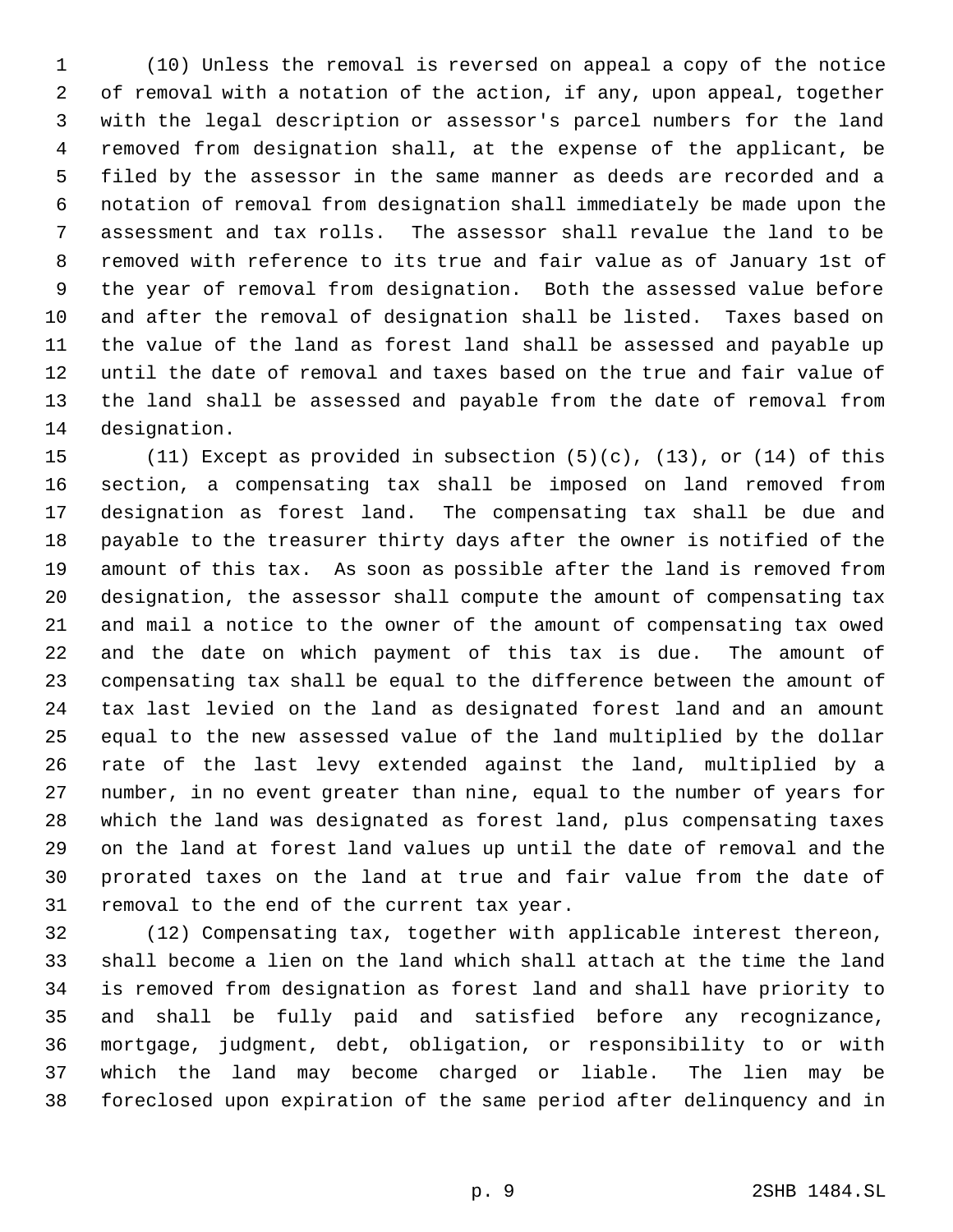the same manner provided by law for foreclosure of liens for delinquent real property taxes as provided in RCW 84.64.050. Any compensating tax unpaid on its due date shall thereupon become delinquent. From the date of delinquency until paid, interest shall be charged at the same rate applied by law to delinquent ad valorem property taxes.

 (13) The compensating tax specified in subsection (11) of this section shall not be imposed if the removal of designation under subsection (5) of this section resulted solely from:

 (a) Transfer to a government entity in exchange for other forest 10 land located within the state of Washington;

 (b) A taking through the exercise of the power of eminent domain, or sale or transfer to an entity having the power of eminent domain in 13 anticipation of the exercise of such power;

 (c) A donation of fee title, development rights, or the right to harvest timber, to a government agency or organization qualified under RCW 84.34.210 and 64.04.130 for the purposes enumerated in those sections, or the sale or transfer of fee title to a governmental entity or a nonprofit nature conservancy corporation, as defined in RCW 64.04.130, exclusively for the protection and conservation of lands recommended for state natural area preserve purposes by the natural heritage council and natural heritage plan as defined in chapter 79.70 RCW or approved for state natural resources conservation area purposes as defined in chapter 79.71 RCW. At such time as the land is not used for the purposes enumerated, the compensating tax specified in subsection (11) of this section shall be imposed upon the current owner;

 (d) The sale or transfer of fee title to the parks and recreation commission for park and recreation purposes;

 (e) Official action by an agency of the state of Washington or by the county or city within which the land is located that disallows the present use of the land;

 (f) The creation, sale, or transfer of forestry riparian easements under RCW 76.13.120;

34 (g) The creation, sale, or transfer of a (( $fee$ -interest-or-a)) 35 conservation easement ((for-the-riparian-open-space-program)) of private forest lands within unconfined channel migration zones or containing critical habitat for threatened or endangered species under RCW 76.09.040; or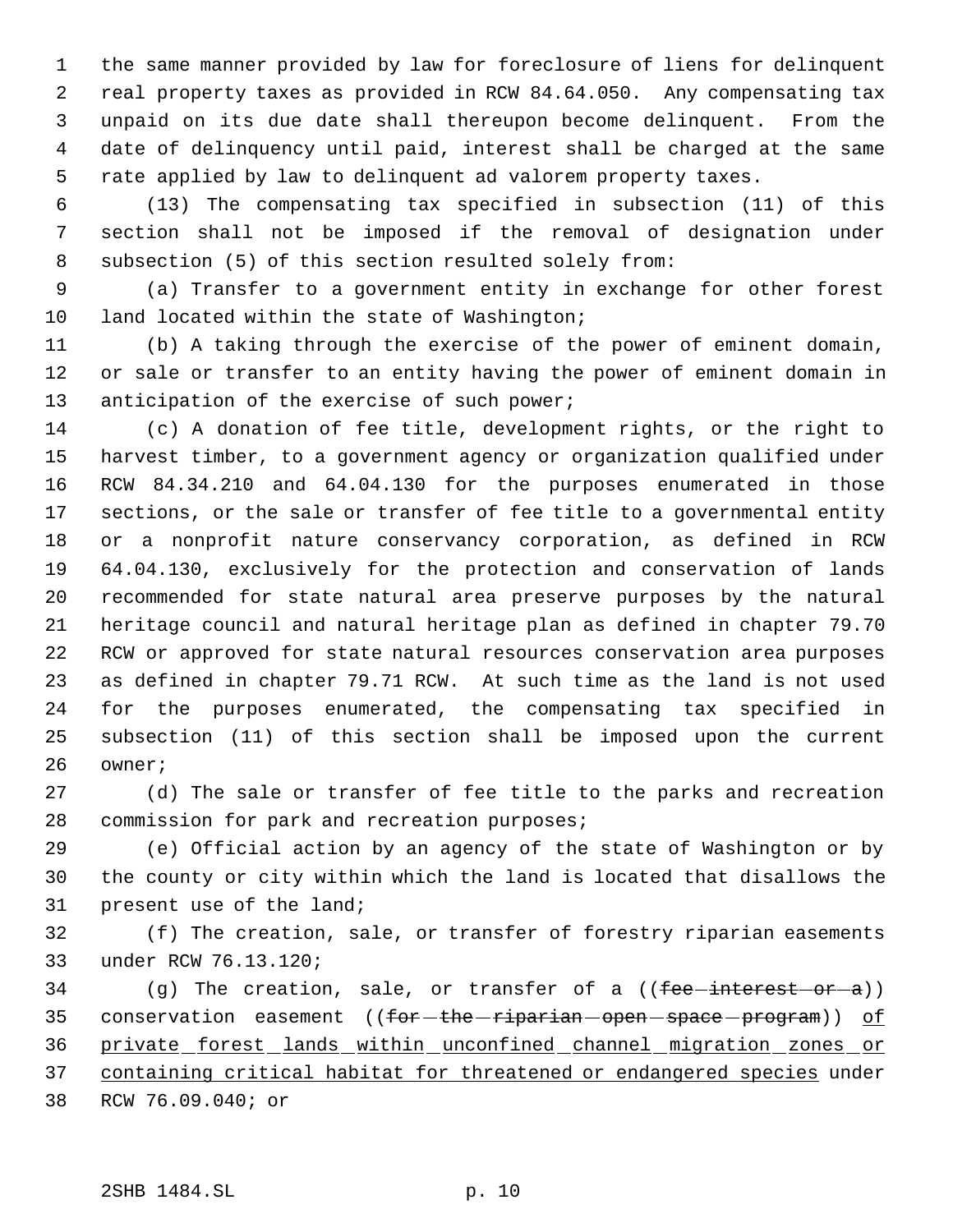(h) The sale or transfer of land within two years after the death of the owner of at least a fifty percent interest in the land if the land has been assessed and valued as classified forest land, designated as forest land under this chapter, or classified under chapter 84.34 RCW continuously since 1993. The date of death shown on a death certificate is the date used for the purposes of this subsection  $7 (13)(h).$ 

8 (14) In a county with a population of more than ((one million)) six 9 hundred thousand inhabitants, the compensating tax specified in subsection (11) of this section shall not be imposed if the removal of designation as forest land under subsection (5) of this section resulted solely from:

(a) An action described in subsection (13) of this section; or

 (b) A transfer of a property interest to a government entity, or to a nonprofit historic preservation corporation or nonprofit nature conservancy corporation, as defined in RCW 64.04.130, to protect or enhance public resources, or to preserve, maintain, improve, restore, limit the future use of, or otherwise to conserve for public use or enjoyment, the property interest being transferred. At such time as the property interest is not used for the purposes enumerated, the compensating tax shall be imposed upon the current owner.

 **Sec. 3.** RCW 84.34.108 and 2007 c 54 s 25 are each amended to read as follows:

 (1) When land has once been classified under this chapter, a notation of the classification shall be made each year upon the assessment and tax rolls and the land shall be valued pursuant to RCW 84.34.060 or 84.34.065 until removal of all or a portion of the classification by the assessor upon occurrence of any of the following:

 (a) Receipt of notice from the owner to remove all or a portion of the classification;

 (b) Sale or transfer to an ownership, except a transfer that resulted from a default in loan payments made to or secured by a governmental agency that intends to or is required by law or regulation to resell the property for the same use as before, making all or a portion of the land exempt from ad valorem taxation;

 (c) Sale or transfer of all or a portion of the land to a new owner, unless the new owner has signed a notice of classification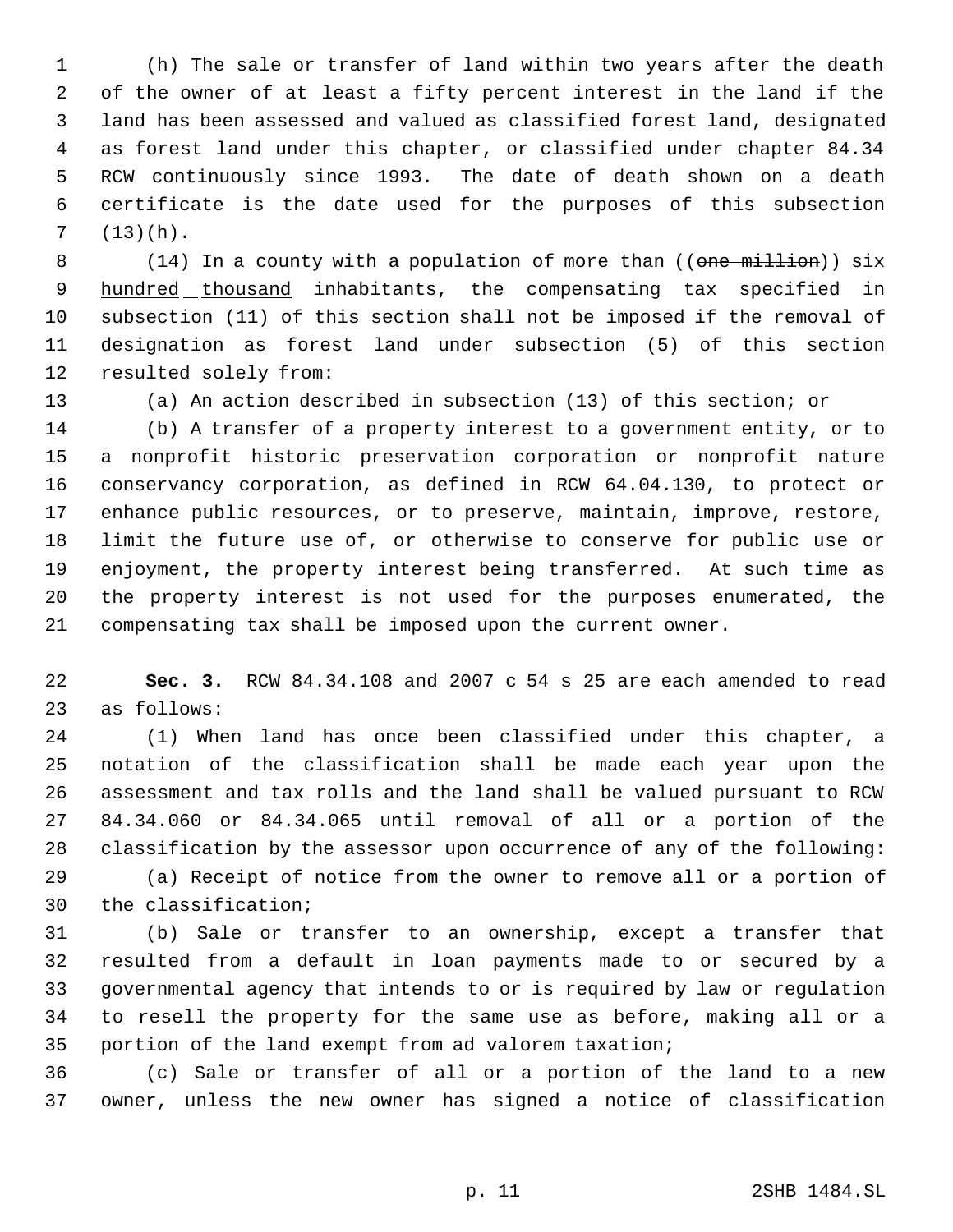continuance, except transfer to an owner who is an heir or devisee of a deceased owner shall not, by itself, result in removal of classification. The notice of continuance shall be on a form prepared by the department. If the notice of continuance is not signed by the new owner and attached to the real estate excise tax affidavit, all additional taxes calculated pursuant to subsection (4) of this section shall become due and payable by the seller or transferor at time of sale. The auditor shall not accept an instrument of conveyance regarding classified land for filing or recording unless the new owner has signed the notice of continuance or the additional tax has been paid, as evidenced by the real estate excise tax stamp affixed thereto by the treasurer. The seller, transferor, or new owner may appeal the new assessed valuation calculated under subsection (4) of this section to the county board of equalization in accordance with the provisions of RCW 84.40.038. Jurisdiction is hereby conferred on the county board 16 of equalization to hear these appeals;

 (d) Determination by the assessor, after giving the owner written notice and an opportunity to be heard, that all or a portion of the land no longer meets the criteria for classification under this chapter. The criteria for classification pursuant to this chapter continue to apply after classification has been granted.

 The granting authority, upon request of an assessor, shall provide reasonable assistance to the assessor in making a determination whether the land continues to meet the qualifications of RCW 84.34.020 (1) or (3). The assistance shall be provided within thirty days of receipt of the request.

(2) Land may not be removed from classification because of:

 (a) The creation, sale, or transfer of forestry riparian easements under RCW 76.13.120; or

 (b) The creation, sale, or transfer of a fee interest or a conservation easement for the riparian open space program under RCW 76.09.040.

 (3) Within thirty days after such removal of all or a portion of the land from current use classification, the assessor shall notify the owner in writing, setting forth the reasons for the removal. The seller, transferor, or owner may appeal the removal to the county board of equalization in accordance with the provisions of RCW 84.40.038.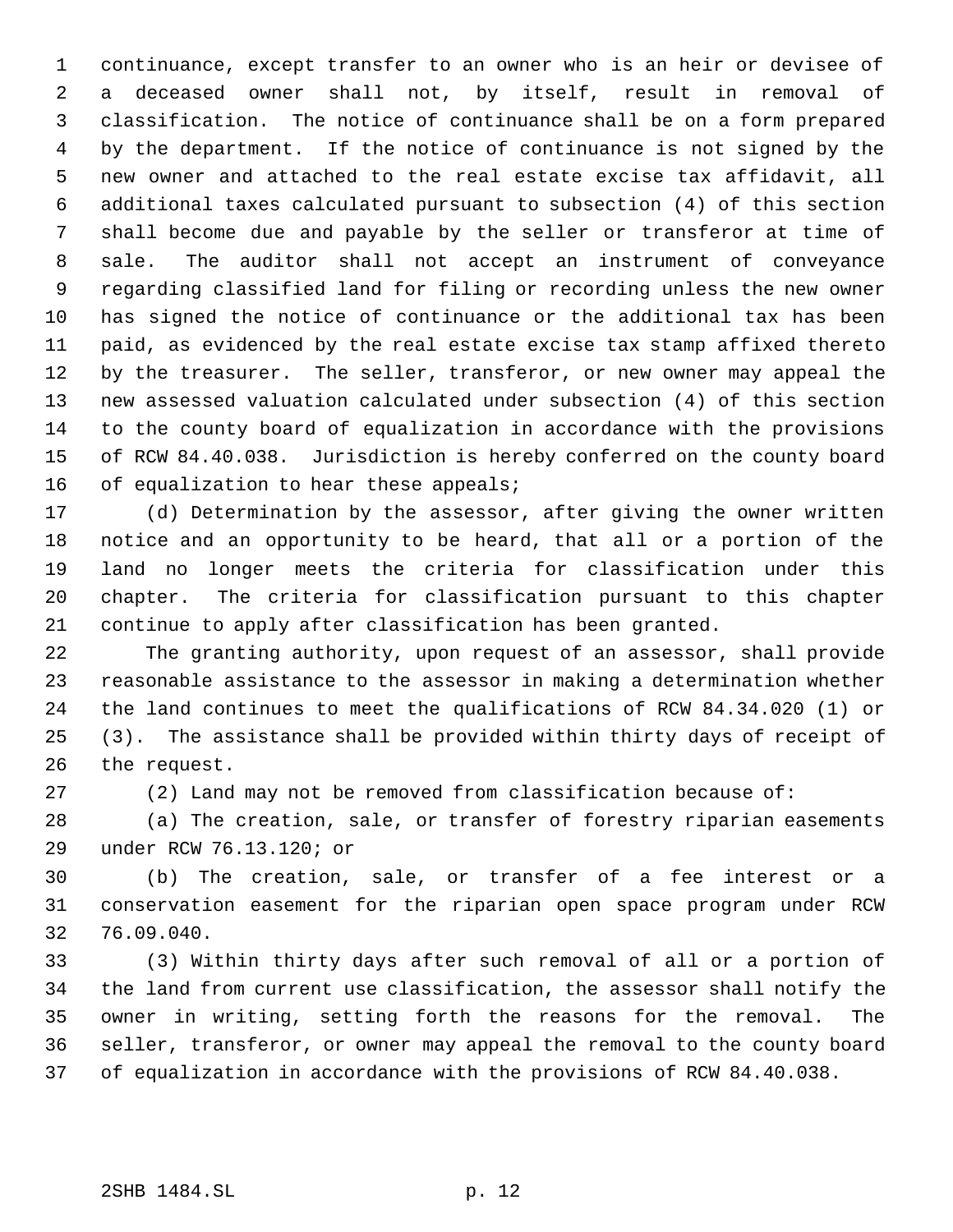(4) Unless the removal is reversed on appeal, the assessor shall revalue the affected land with reference to its true and fair value on January 1st of the year of removal from classification. Both the assessed valuation before and after the removal of classification shall be listed and taxes shall be allocated according to that part of the year to which each assessed valuation applies. Except as provided in subsection (6) of this section, an additional tax, applicable interest, and penalty shall be imposed which shall be due and payable to the treasurer thirty days after the owner is notified of the amount of the additional tax. As soon as possible, the assessor shall compute the amount of additional tax, applicable interest, and penalty and the treasurer shall mail notice to the owner of the amount thereof and the date on which payment is due. The amount of the additional tax, applicable interest, and penalty shall be determined as follows:

 (a) The amount of additional tax shall be equal to the difference between the property tax paid as "open space land," "farm and agricultural land," or "timber land" and the amount of property tax otherwise due and payable for the seven years last past had the land not been so classified;

 (b) The amount of applicable interest shall be equal to the interest upon the amounts of the additional tax paid at the same statutory rate charged on delinquent property taxes from the dates on which the additional tax could have been paid without penalty if the 24 land had been assessed at a value without regard to this chapter;

 (c) The amount of the penalty shall be as provided in RCW 84.34.080. The penalty shall not be imposed if the removal satisfies the conditions of RCW 84.34.070.

 (5) Additional tax, applicable interest, and penalty, shall become a lien on the land which shall attach at the time the land is removed from classification under this chapter and shall have priority to and shall be fully paid and satisfied before any recognizance, mortgage, judgment, debt, obligation or responsibility to or with which the land may become charged or liable. This lien may be foreclosed upon expiration of the same period after delinquency and in the same manner provided by law for foreclosure of liens for delinquent real property taxes as provided in RCW 84.64.050. Any additional tax unpaid on its due date shall thereupon become delinquent. From the date of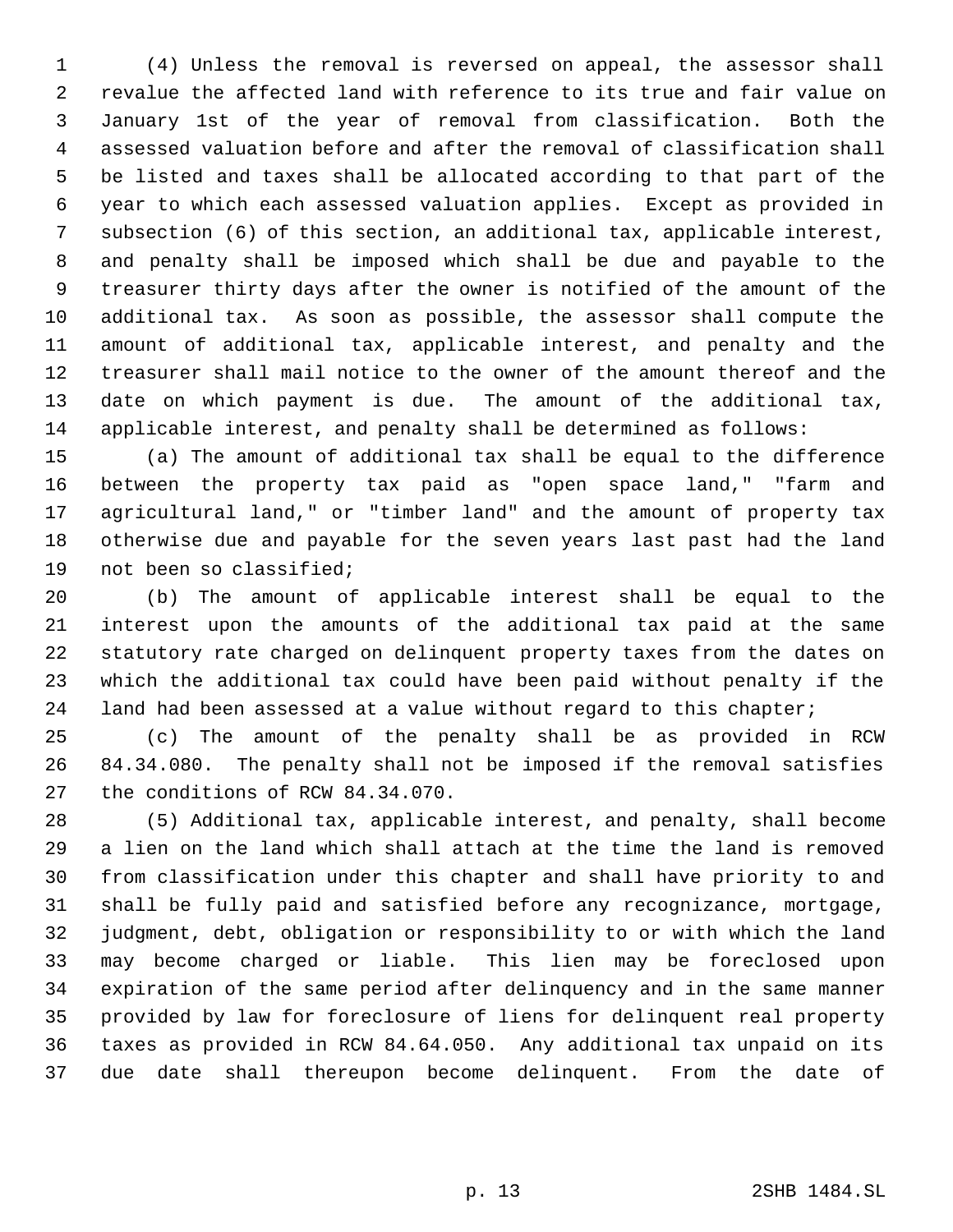delinquency until paid, interest shall be charged at the same rate applied by law to delinquent ad valorem property taxes.

 (6) The additional tax, applicable interest, and penalty specified in subsection (4) of this section shall not be imposed if the removal of classification pursuant to subsection (1) of this section resulted solely from:

 (a) Transfer to a government entity in exchange for other land 8 located within the state of Washington;

 (b)(i) A taking through the exercise of the power of eminent domain, or (ii) sale or transfer to an entity having the power of eminent domain in anticipation of the exercise of such power, said entity having manifested its intent in writing or by other official action;

 (c) A natural disaster such as a flood, windstorm, earthquake, or other such calamity rather than by virtue of the act of the landowner 16 changing the use of the property;

 (d) Official action by an agency of the state of Washington or by the county or city within which the land is located which disallows the present use of the land;

 (e) Transfer of land to a church when the land would qualify for exemption pursuant to RCW 84.36.020;

 (f) Acquisition of property interests by state agencies or agencies or organizations qualified under RCW 84.34.210 and 64.04.130 for the purposes enumerated in those sections. At such time as these property interests are not used for the purposes enumerated in RCW 84.34.210 and 64.04.130 the additional tax specified in subsection (4) of this section shall be imposed;

 (g) Removal of land classified as farm and agricultural land under RCW 84.34.020(2)(e);

 (h) Removal of land from classification after enactment of a statutory exemption that qualifies the land for exemption and receipt 32 of notice from the owner to remove the land from classification;

 (i) The creation, sale, or transfer of forestry riparian easements under RCW 76.13.120;

35 (j) The creation, sale, or transfer of a ((fee-interest-or-a)) 36 conservation easement ((for-the-riparian-open-space-program)) of private forest lands within unconfined channel migration zones or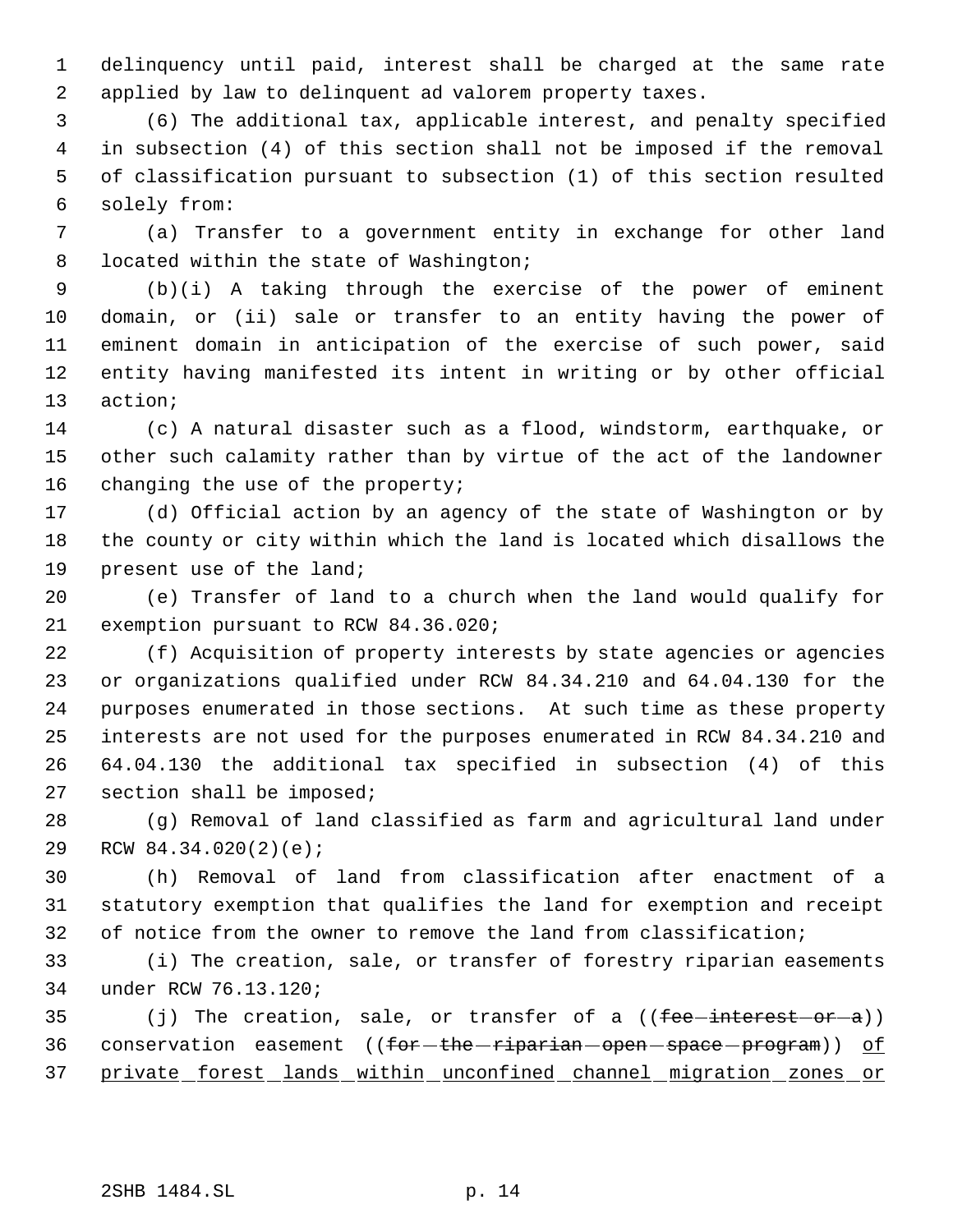containing critical habitat for threatened or endangered species under

RCW 76.09.040; or

 (k) The sale or transfer of land within two years after the death of the owner of at least a fifty percent interest in the land if the land has been assessed and valued as classified forest land, designated as forest land under chapter 84.33 RCW, or classified under this chapter continuously since 1993. The date of death shown on a death certificate is the date used for the purposes of this subsection (6)(k).

 **Sec. 4.** RCW 84.33.145 and 2001 c 249 s 4 are each amended to read as follows:

 (1) If no later than thirty days after removal of designation the owner applies for classification under RCW 84.34.020 (1), (2), or (3), then the designated forest land shall not be considered removed from designation for purposes of the compensating tax under RCW 84.33.140 until the application for current use classification under chapter 84.34 RCW is denied or the property is removed from classification under RCW 84.34.108. Upon removal of classification under RCW 84.34.108, the amount of compensating tax due under this chapter shall be equal to:

 (a) The difference, if any, between the amount of tax last levied on the land as designated forest land and an amount equal to the new assessed valuation of the land when removed from classification under RCW 84.34.108 multiplied by the dollar rate of the last levy extended against the land, multiplied by

(b) A number equal to:

 (i) The number of years the land was designated under this chapter, if the total number of years the land was designated under this chapter and classified under chapter 84.34 RCW is less than ten; or

 (ii) Ten minus the number of years the land was classified under chapter 84.34 RCW, if the total number of years the land was designated under this chapter and classified under chapter 84.34 RCW is at least ten.

 (2) Nothing in this section authorizes the continued designation under this chapter or defers or reduces the compensating tax imposed upon forest land not transferred to classification under subsection (1)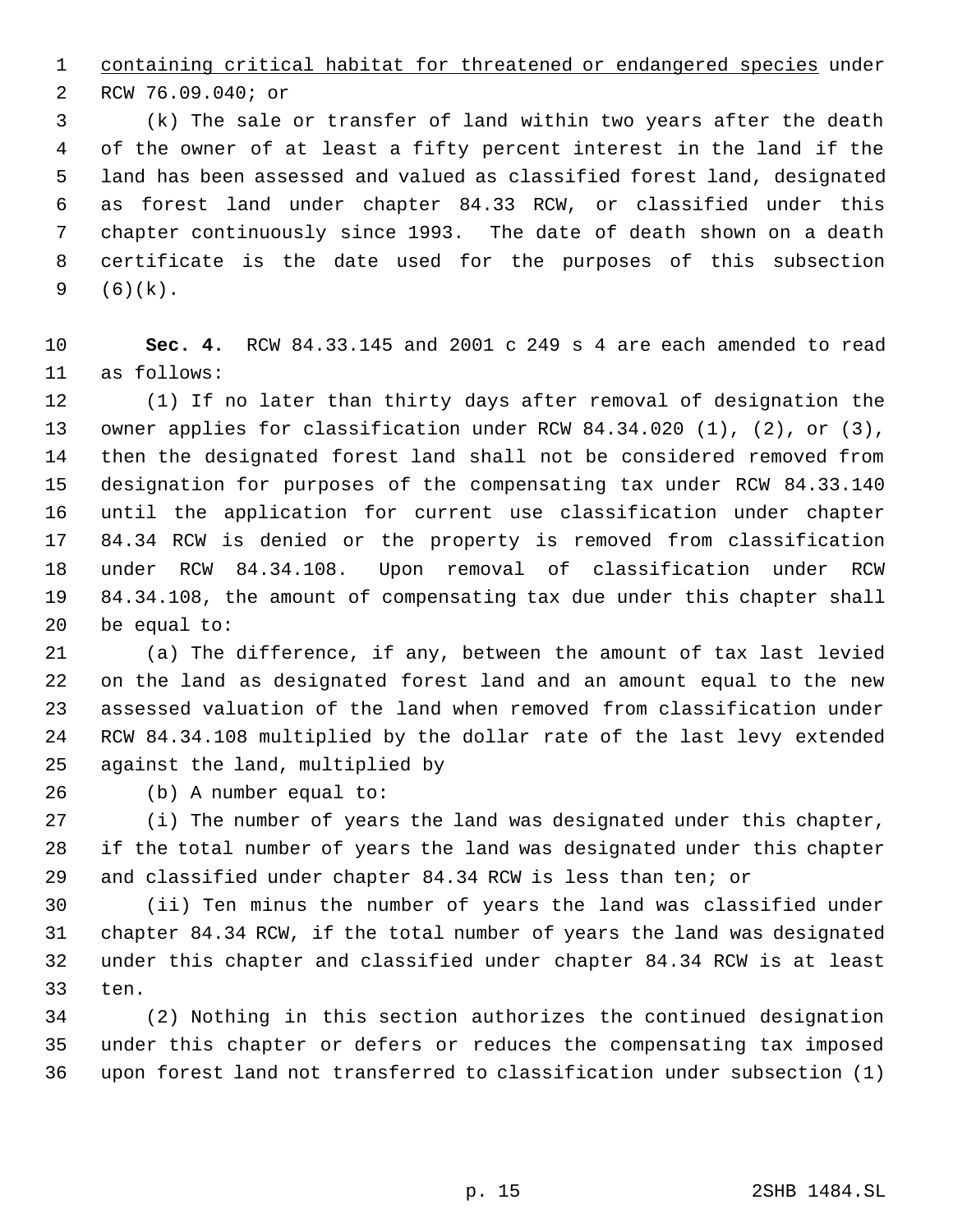of this section which does not meet the definition of forest land under RCW 84.33.035. Nothing in this section affects the additional tax imposed under RCW 84.34.108.

4 (3) In a county with a population of more than ((one million)) six 5 hundred thousand inhabitants, no amount of compensating tax is due under this section if the removal from classification under RCW 84.34.108 results from a transfer of property described in RCW 84.34.108(6).

 **Sec. 5.** RCW 76.09.020 and 2003 c 311 s 3 are each amended to read as follows:

 The definitions in this section apply throughout this chapter unless the context clearly requires otherwise.

 (1) "Adaptive management" means reliance on scientific methods to test the results of actions taken so that the management and related policy can be changed promptly and appropriately.

 (2) "Appeals board" means the forest practices appeals board created by RCW 76.09.210.

 (3) "Aquatic resources" includes water quality, salmon, other species of the vertebrate classes Cephalaspidomorphi and Osteichthyes identified in the forests and fish report, the Columbia torrent salamander *(Rhyacotriton kezeri)*, the Cascade torrent salamander *(Rhyacotriton cascadae)*, the Olympic torrent salamander *(Rhyacotriton olympian)*, the Dunn's salamander *(Plethodon dunni)*, the Van Dyke's salamander *(Plethodon vandyke)*, the tailed frog *(Ascaphus truei)*, and their respective habitats.

(4) "Commissioner" means the commissioner of public lands.

 (5) "Contiguous" means land adjoining or touching by common corner or otherwise. Land having common ownership divided by a road or other right-of-way shall be considered contiguous.

 (6) "Conversion to a use other than commercial timber operation" means a bona fide conversion to an active use which is incompatible with timber growing and as may be defined by forest practices rules.

(7) "Department" means the department of natural resources.

 (8) "Fish passage barrier" means any artificial instream structure that impedes the free passage of fish.

 (9) "Forest land" means all land which is capable of supporting a merchantable stand of timber and is not being actively used for a use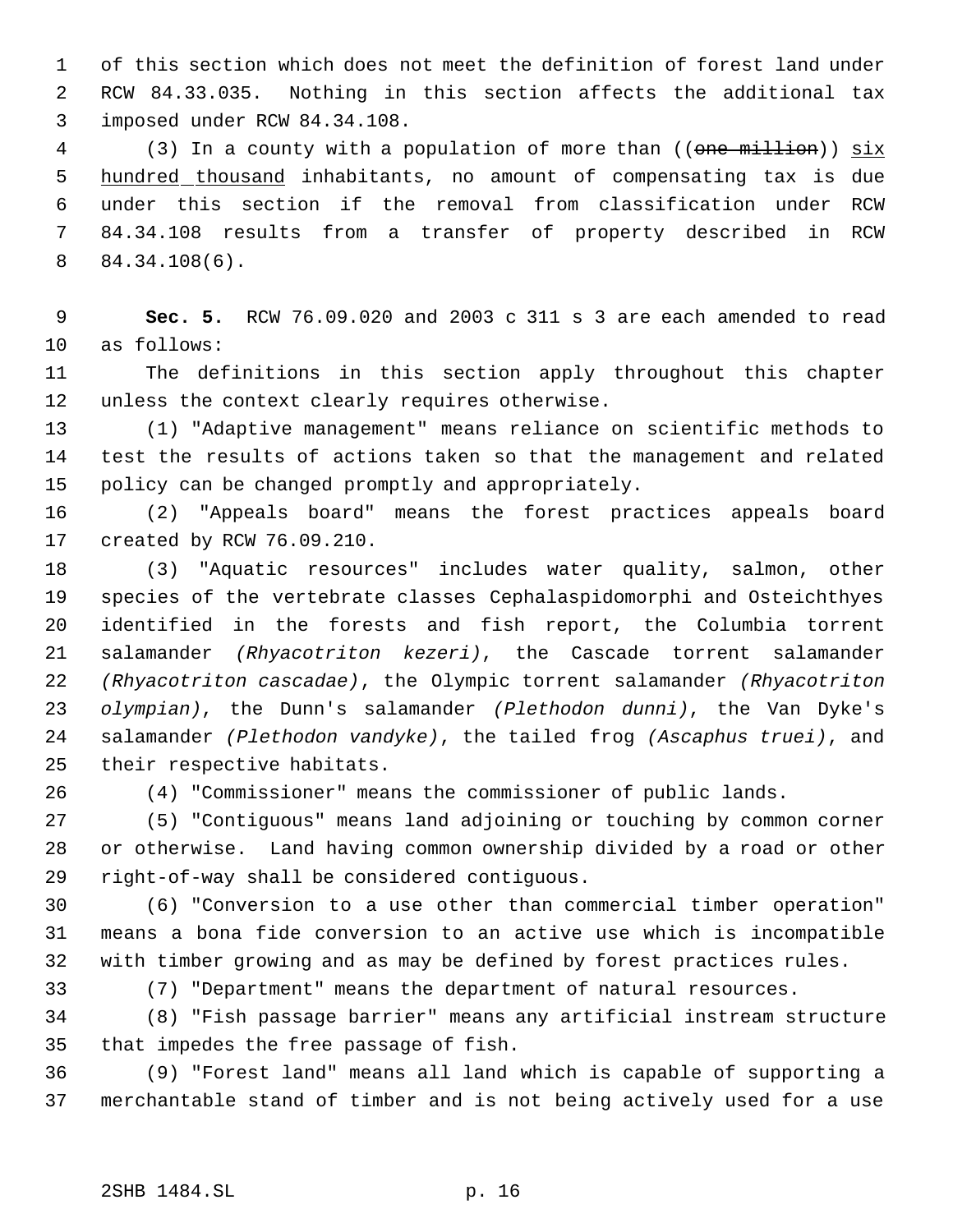which is incompatible with timber growing. Forest land does not include agricultural land that is or was enrolled in the conservation reserve enhancement program by contract if such agricultural land was historically used for agricultural purposes and the landowner intends to continue to use the land for agricultural purposes in the future. As it applies to the operation of the road maintenance and abandonment plan element of the forest practices rules on small forest landowners, the term "forest land" excludes:

 (a) Residential home sites, which may include up to five acres; and (b) Cropfields, orchards, vineyards, pastures, feedlots, fish pens, and the land on which appurtenances necessary to the production, preparation, or sale of crops, fruit, dairy products, fish, and livestock exist.

 (10) "Forest landowner" means any person in actual control of forest land, whether such control is based either on legal or equitable title, or on any other interest entitling the holder to sell or otherwise dispose of any or all of the timber on such land in any manner. However, any lessee or other person in possession of forest land without legal or equitable title to such land shall be excluded from the definition of "forest landowner" unless such lessee or other person has the right to sell or otherwise dispose of any or all of the timber located on such forest land.

 (11) "Forest practice" means any activity conducted on or directly pertaining to forest land and relating to growing, harvesting, or processing timber, including but not limited to:

- (a) Road and trail construction;
- (b) Harvesting, final and intermediate;
- (c) Precommercial thinning;
- (d) Reforestation;
- (e) Fertilization;
- (f) Prevention and suppression of diseases and insects;
- (g) Salvage of trees; and
- (h) Brush control.

 "Forest practice" shall not include preparatory work such as tree marking, surveying and road flagging, and removal or harvesting of incidental vegetation from forest lands such as berries, ferns, greenery, mistletoe, herbs, mushrooms, and other products which cannot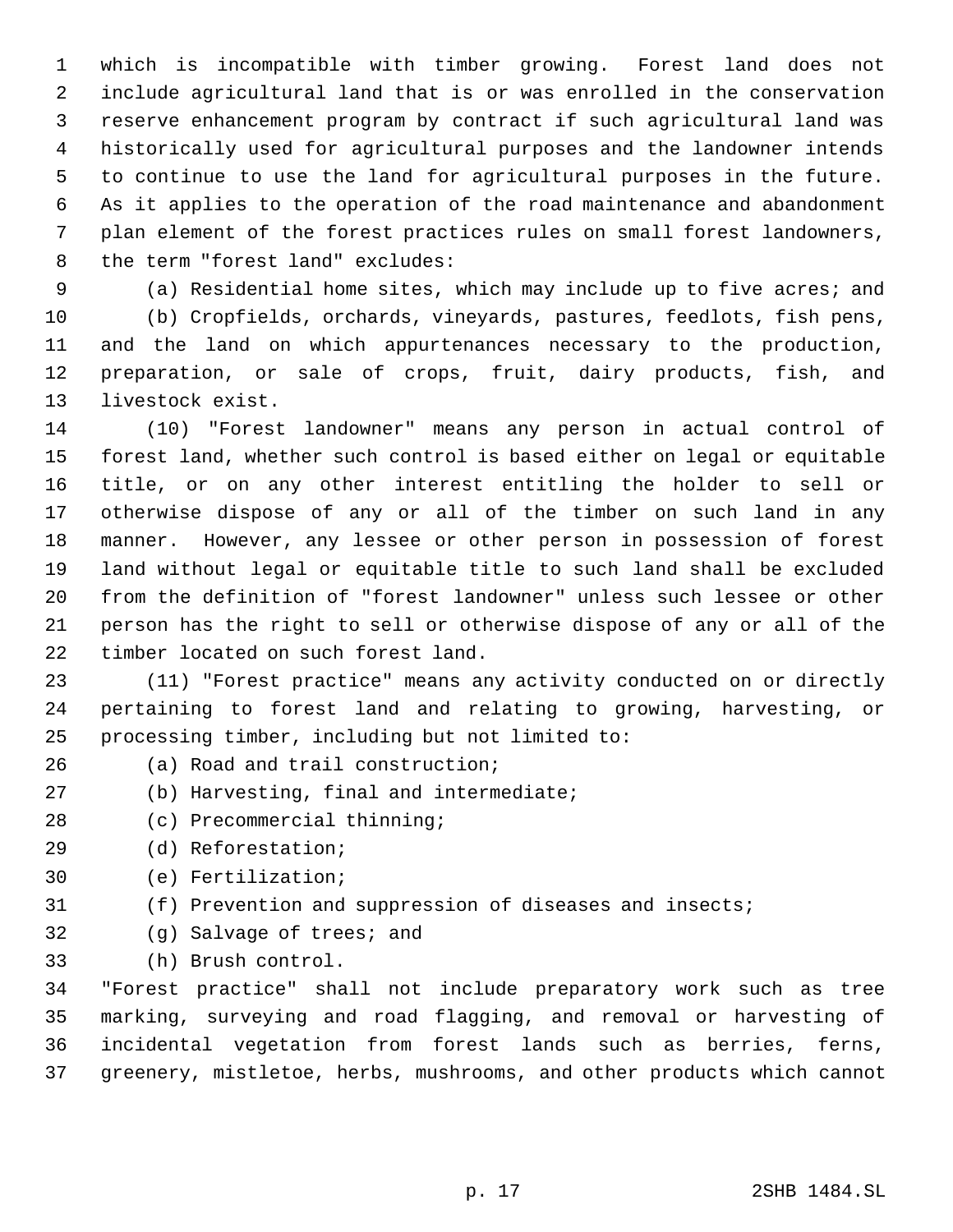normally be expected to result in damage to forest soils, timber, or public resources.

 (12) "Forest practices rules" means any rules adopted pursuant to RCW 76.09.040.

 (13) "Forest road," as it applies to the operation of the road maintenance and abandonment plan element of the forest practices rules on small forest landowners, means a road or road segment that crosses land that meets the definition of forest land, but excludes residential access roads.

 (14) "Forest trees" does not include hardwood trees cultivated by agricultural methods in growing cycles shorter than fifteen years if the trees were planted on land that was not in forest use immediately before the trees were planted and before the land was prepared for planting the trees. "Forest trees" includes Christmas trees, but does not include Christmas trees that are cultivated by agricultural methods, as that term is defined in RCW 84.33.035.

 (15) "Forests and fish report" means the forests and fish report to the board dated April 29, 1999.

 (16) "Application" means the application required pursuant to RCW 76.09.050.

 (17) "Operator" means any person engaging in forest practices except an employee with wages as his or her sole compensation.

 (18) "Person" means any individual, partnership, private, public, or municipal corporation, county, the department or other state or local governmental entity, or association of individuals of whatever nature.

 (19) "Public resources" means water, fish and wildlife, and in addition shall mean capital improvements of the state or its political subdivisions.

 (20) "Small forest landowner" has the same meaning as defined in RCW 76.09.450.

 (21) "Timber" means forest trees, standing or down, of a commercial species, including Christmas trees. However, "timber" does not include Christmas trees that are cultivated by agricultural methods, as that term is defined in RCW 84.33.035.

 (22) "Timber owner" means any person having all or any part of the legal interest in timber. Where such timber is subject to a contract of sale, "timber owner" shall mean the contract purchaser.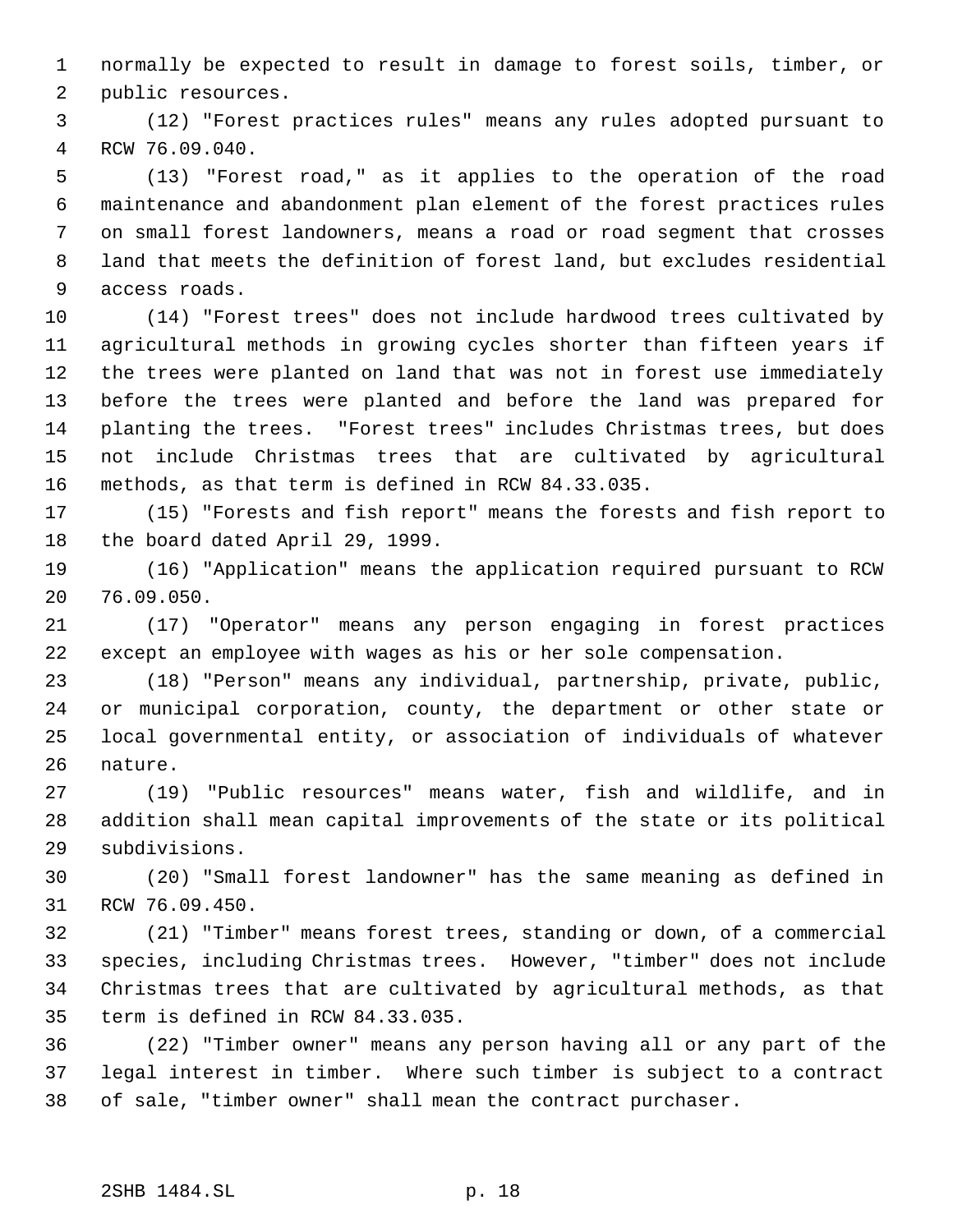(23) "Board" means the forest practices board created in RCW 76.09.030.

 (24) "Unconfined ((avulsing)) channel migration zone" means the 4 area within which the active channel of an unconfined ((avulsing)) stream is prone to move and where the movement would result in a potential near-term loss of riparian forest adjacent to the stream. Sizeable islands with productive timber may exist within the zone.

8 (25) "Unconfined ((avulsing)) stream" means generally fifth order or larger waters that experience abrupt shifts in channel location, creating a complex floodplain characterized by extensive gravel bars, disturbance species of vegetation of variable age, numerous side channels, wall-based channels, oxbow lakes, and wetland complexes. Many of these streams have dikes and levees that may temporarily or permanently restrict channel movement.

 NEW SECTION. **Sec. 6.** (1) The legislature finds that the revenue generated from state forest lands is a vital component of the operating budget in many rural counties. The dependence on a natural resource- based economy is especially underscored in counties with lower population levels and large holdings of public land. The high cost of compliance with the federal endangered species act on state forest lands within these smaller counties is disproportionately burdensome when compared to their total county budgets.

 (2) The intent of this act is to provide sustainable revenue to smaller counties that are heavily dependent on state forest land revenues while promoting long-term protection, conservation, and recovery of marbled murrelets and northern spotted owls. This act provides the necessary tools for the state to maintain long-term working forests by replacing state forest lands with endangered species-based harvest encumbrances with productive, working forest lands.

 **Sec. 7.** RCW 79.22.060 and 2003 c 334 s 221 are each amended to read as follows:

 (1) With the approval of the board, the department may directly transfer or dispose of state forest lands without public auction, if 35 ((such)) the lands:

36 (a) Consist of ten contiguous acres or less( $(\frac{1}{2} + \sigma \hat{r})$ ):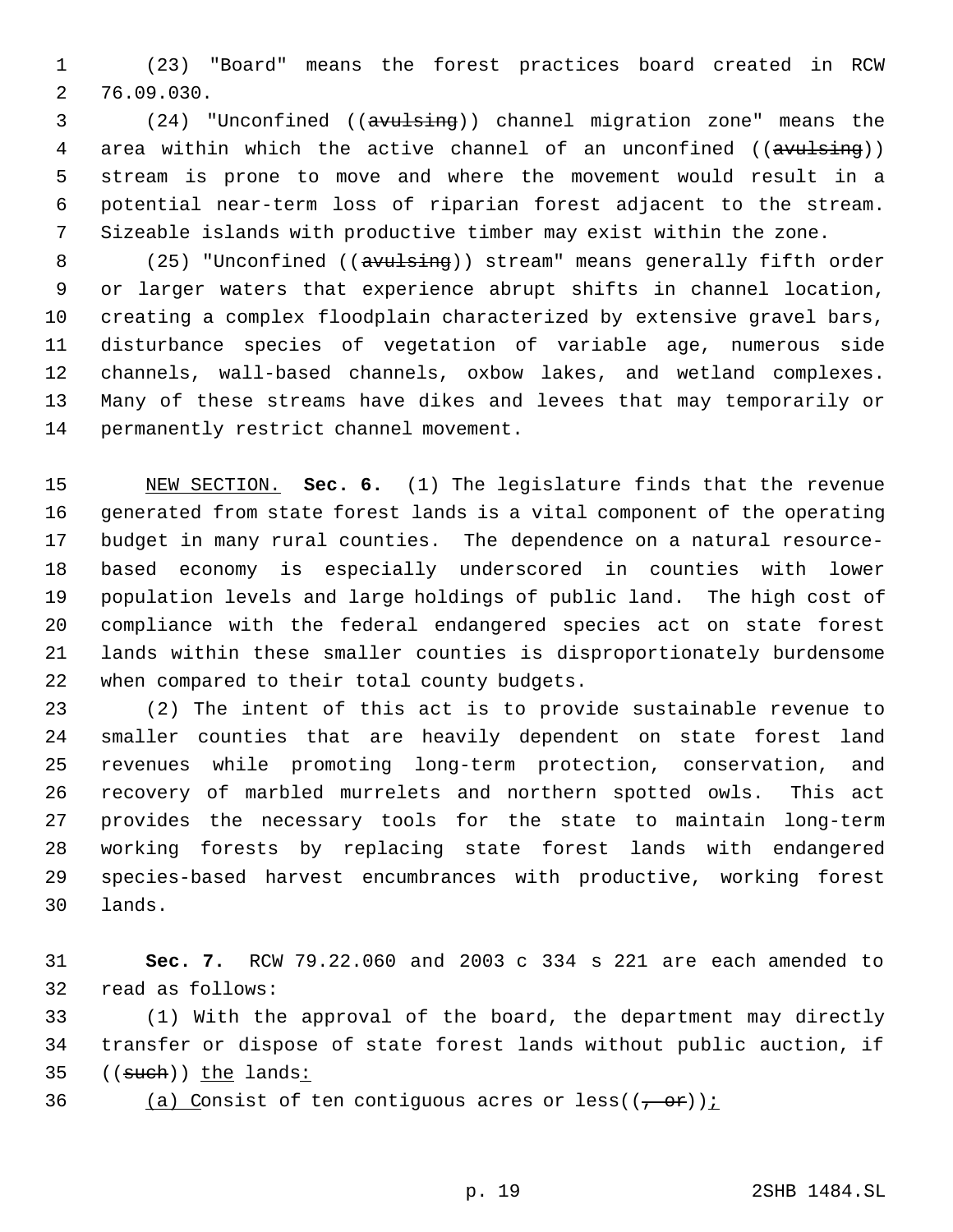1 (b) Have a value of twenty-five thousand dollars or less; or

2 (c) Are located in a county with a population of twenty-five 3 thousand or less and are encumbered with timber harvest deferrals, 4 associated with wildlife species listed under the federal endangered 5 species act, greater than thirty years in length. ((Such))

 6 (2) Disposal under this section may only occur in the following 7 circumstances:

8 (a) Transfers in lieu of condemnation; ((and))

9 (b) Transfers to resolve trespass and property ownership disputes; 10 or

11 (c) In counties with a population of twenty-five thousand or less, 12 transfers to public agencies.

 $((+2))$   $(3)$  Real property to be transferred or disposed of under this section shall be transferred or disposed of only after appraisal 15 and for at least fair market value, and only if ((such)) the transaction is in the best interest of the state or affected trust. Valuable materials attached to lands transferred to public agencies under subsection (2)(c) of this section must be appraised at the fair 19 market value without consideration of management or regulatory encumbrances associated with wildlife species listed under the federal endangered species act.

 $((+3))$  (4) The proceeds from real property transferred or disposed of under this section shall be deposited into the park land trust revolving fund and be solely used to buy replacement land within the 25 same county as the property transferred or disposed. In counties with 26 a population of twenty-five thousand or less, the portion of the proceeds associated with valuable materials on the transferred land must be distributed as provided in RCW 79.64.110.

29 **Sec. 8.** RCW 79.64.110 and 2007 c 503 s 1 are each amended to read 30 as follows:

31 Any moneys derived from the lease of state forest lands or from the 32 sale of valuable materials, oils, gases, coal, minerals, or fossils 33 from those lands, or the appraised value of these resources when 34 transferred to a public agency under RCW 79.22.060, must be distributed 35 as follows:

36 (1) State forest lands acquired through RCW 79.22.040 or by 37 exchange for lands acquired through RCW 79.22.040: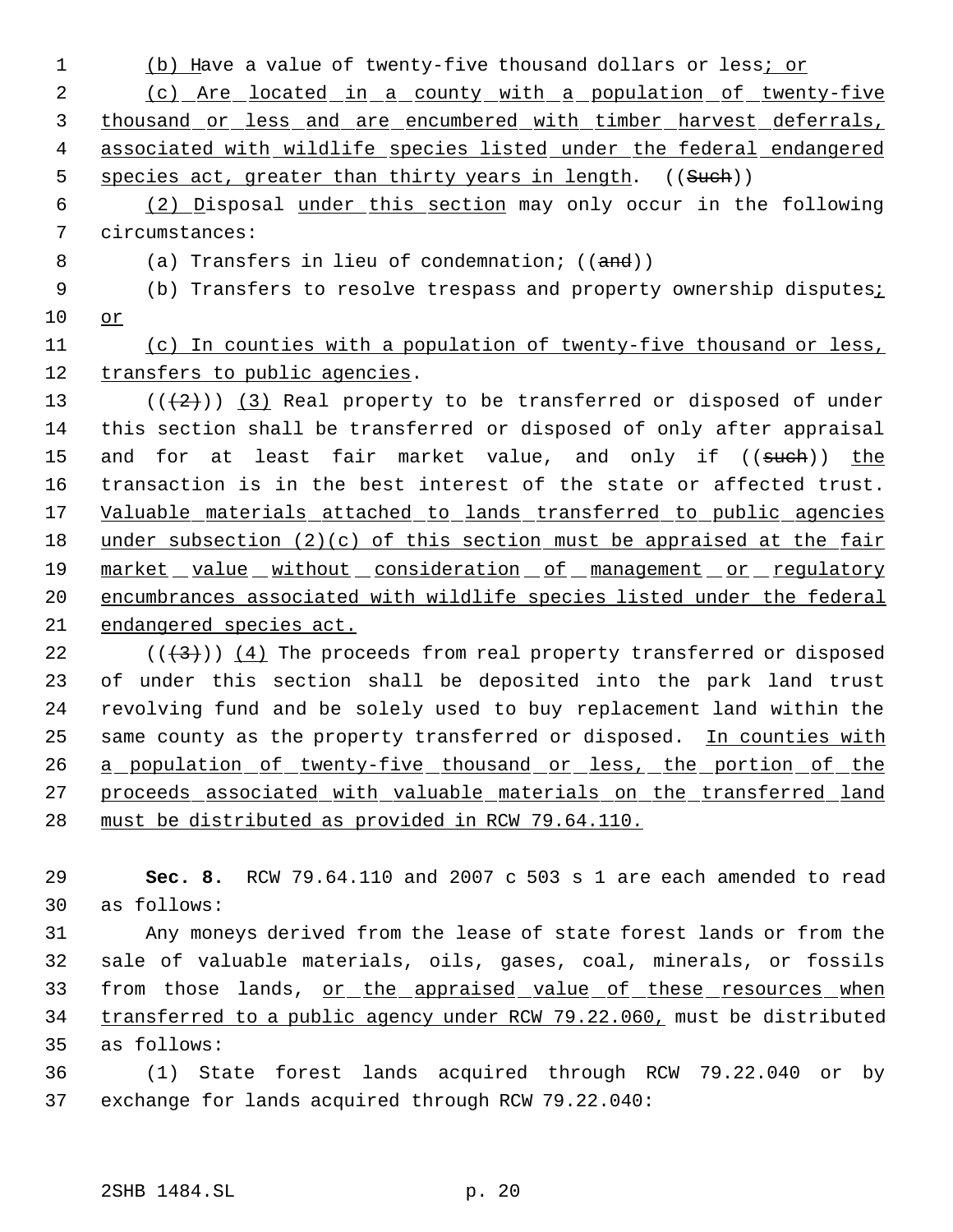(a) The expense incurred by the state for administration, reforestation, and protection, not to exceed twenty-five percent, which rate of percentage shall be determined by the board, must be returned to the forest development account in the state general fund.

 (b) Any balance remaining must be paid to the county in which the land is located to be paid, distributed, and prorated, except as otherwise provided in this section, to the various funds in the same manner as general taxes are paid and distributed during the year of payment.

 (c) Any balance remaining, paid to a county with a population of less than sixteen thousand, must first be applied to the reduction of any indebtedness existing in the current expense fund of the county during the year of payment.

 (d) With regard to moneys remaining under this subsection (1), within seven working days of receipt of these moneys, the department shall certify to the state treasurer the amounts to be distributed to the counties. The state treasurer shall distribute funds to the counties four times per month, with no more than ten days between each payment date.

 (2) State forest lands acquired through RCW 79.22.010 or by exchange for lands acquired through RCW 79.22.010, except as provided in RCW 79.64.120:

 (a) Fifty percent shall be placed in the forest development account.

 (b) Fifty percent shall be prorated and distributed to the state general fund, to be dedicated for the benefit of the public schools, and the county in which the land is located according to the relative proportions of tax levies of all taxing districts in the county. The portion to be distributed to the state general fund shall be based on the regular school levy rate under RCW 84.52.065 and the levy rate for any maintenance and operation special school levies. With regard to the portion to be distributed to the counties, the department shall certify to the state treasurer the amounts to be distributed within seven working days of receipt of the money. The state treasurer shall distribute funds to the counties four times per month, with no more than ten days between each payment date. The money distributed to the county must be paid, distributed, and prorated to the various other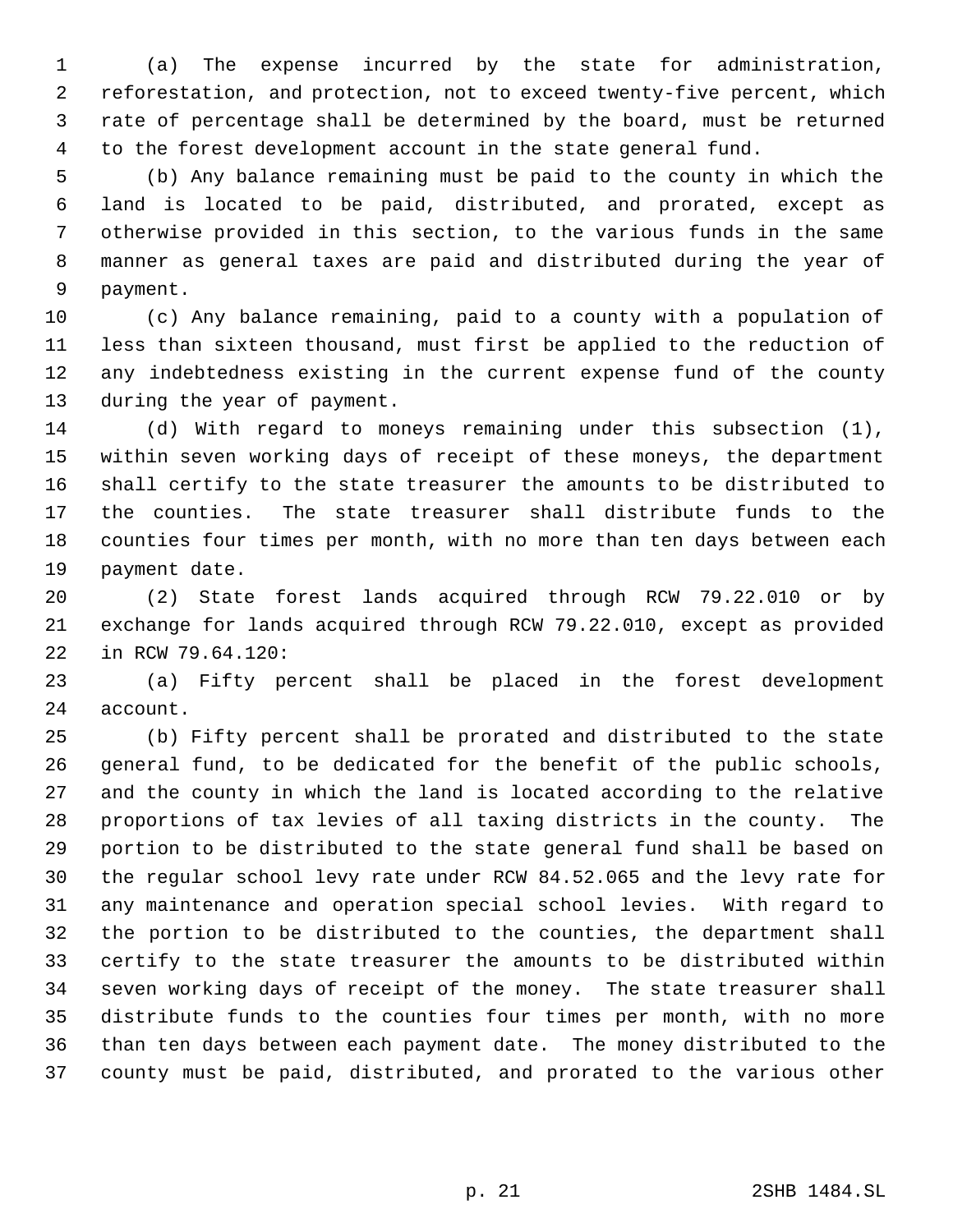funds in the same manner as general taxes are paid and distributed during the year of payment.

 (3) A school district may transfer amounts deposited in its debt service fund pursuant to this section into its capital projects fund as authorized in RCW 28A.320.330.

 **Sec. 9.** RCW 43.30.385 and 2004 c 103 s 1 are each amended to read as follows:

 (1) The park land trust revolving fund is to be utilized by the department for the purpose of acquiring real property, including all reasonable costs associated with these acquisitions, as a replacement for the property transferred to the state parks and recreation commission, as directed by the legislature in order to maintain the land base of the affected trusts or under RCW 79.22.060 and to receive voluntary contributions for the purpose of operating and maintaining public use and recreation facilities, including trails, managed by the department. Proceeds from transfers of real property to the state parks and recreation commission or other proceeds identified from transfers of real property as directed by the legislature shall be deposited in this fund. Disbursement from the park land trust revolving fund to acquire replacement property and for operating and maintaining public use and recreation facilities shall be on the 22 authorization of the department. The proceeds from real property 23 transferred or disposed under RCW 79.22.060 must be solely used to 24 purchase replacement forest land, that must be actively managed as a 25 working forest, within the same county as the property transferred or 26 disposed. In order to maintain an effective expenditure and revenue control, the park land trust revolving fund is subject in all respects to chapter 43.88 RCW, but no appropriation is required to permit expenditures and payment of obligations from the fund.

 (2) The department is authorized to solicit and receive voluntary contributions for the purpose of operating and maintaining public use and recreation facilities, including trails, managed by the department. The department may seek voluntary contributions from individuals and organizations for this purpose. Voluntary contributions will be deposited into the park land trust revolving fund and used solely for the purpose of public use and recreation facilities operations and